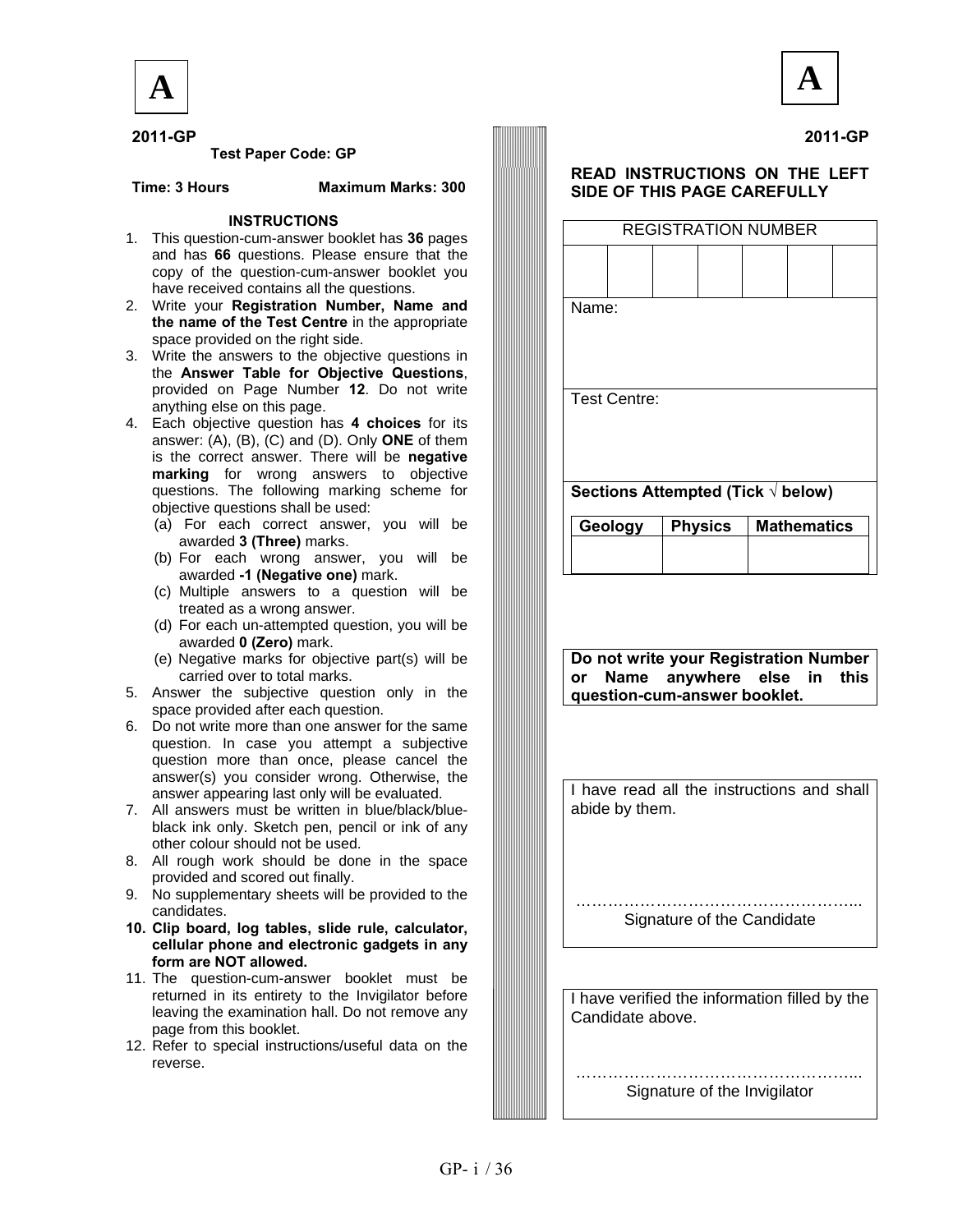### **Special Instructions/ Useful Data**

- 1. R denotes the set of real numbers.
- 2. Z denotes the set of integers.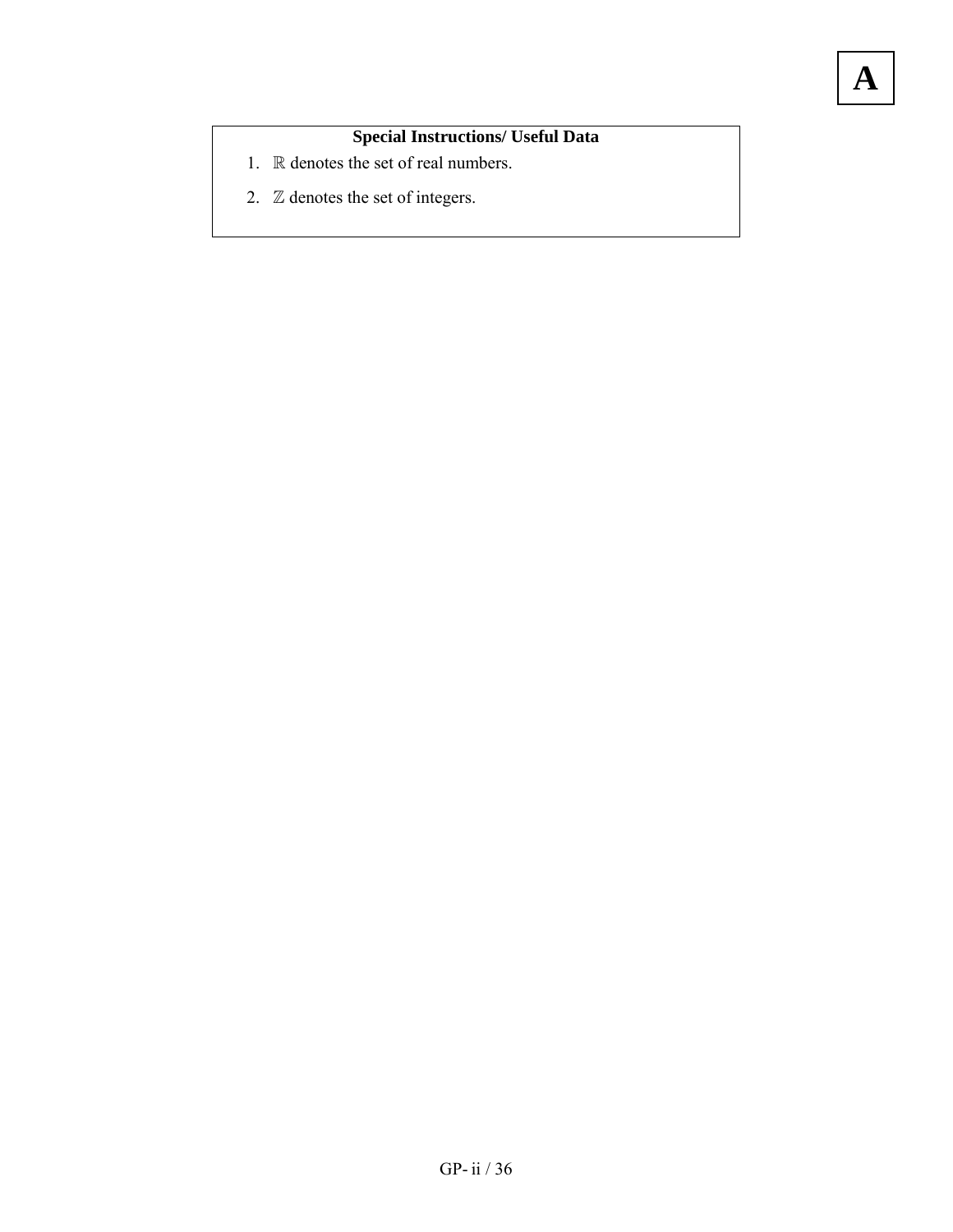#### **IMPORTANT NOTE FOR CANDIDATES**

- **Geology Section : Q. Nos. 1-15 (Objective Questions) and Q. Nos. 46-52 (Subjective Questions).**
- **Physics Section : Q. Nos. 16-30 (Objective Questions) and Q. Nos. 53-59 (Subjective Questions).**
- **Mathematics Section: Q. Nos. 31-45 (Objective Questions) and Q. Nos. 60-66 (Subjective Questions).**
- **Select any** *TWO* **Sections.**
- **Attempt objective and subjective questions of the selected** *TWO* **sections.**
- **Questions 1-45 (objective questions) carry** *three* **marks each and questions 46-66 (subjective questions) carry** *fifteen* **marks each.**
- Write the answers to the objective questions in the *Answer Table for Objective Questions* provided on **page 11 only.**

### **GEOLOGY SECTION**

- Which one of the following minerals undergoes chemical weathering most readily? Q.1
	- (A) olivine
	- (B) quartz
	- (C) muscovite
	- (D) K-feldspar
- The Himalayas represent an orogeny along a Q.2
	- (A) continental-continental plate boundary
	- (B) oceanic-oceanic plate boundary
	- (C) oceanic-continental plate boundary
	- (D) intra-continental rift
- An example of a rock produced by dynamic metamorphism is Q.3
	- (A) quartzite
	- (B) greenstone
	- (C) mylonite
	- (D) hornfels
- The intensity of an earthquake is measured by Q.4
	- (A) amplitude
	- (B) extent of damage
	- (C) depth and location
	- (D) time difference between arrivals of P- and S-waves
- What is common to these four ore minerals- chalcocite, smithsonite, covellite and tenorite? Q.5
	- (A) all are ores of copper
	- (B) all are sulfide in composition
	- (C) all are of same colour
	- (D) all are formed by supergene enrichment process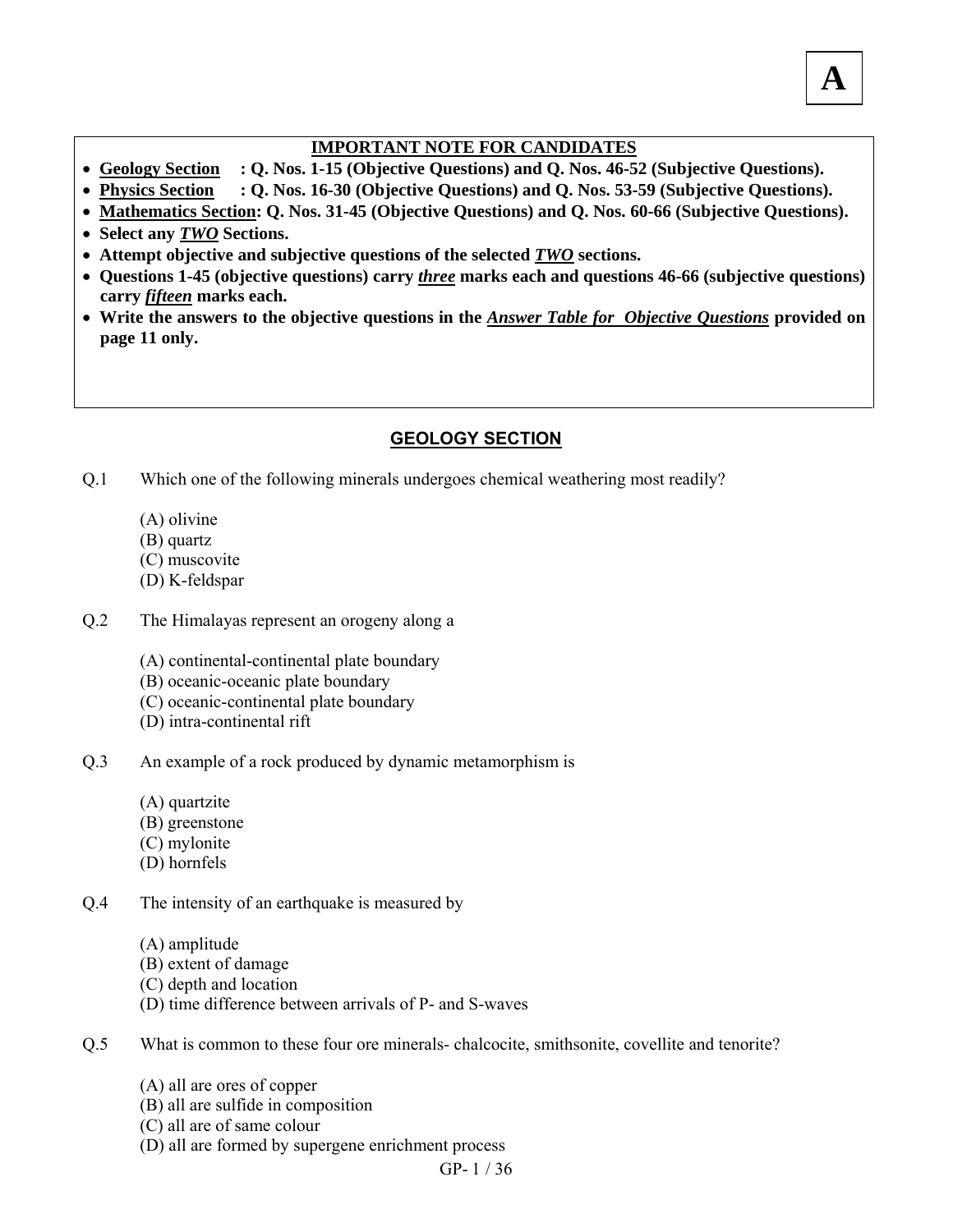- An isolated mass of rock that has undergone thrusting over several kilometers and is disconnected from its roots, is most appropriately described as a Q.6
	- (A) nappe
	- (B) klippe
	- (C) window
	- (D) monocline
- Which one of the following sequences of the various varieties of coal indicates an increasing order of carbon content? Q.7

- (A) peat-lignite-bituminous coal-anthracite
- (B) peat-bituminous coal-lignite-anthracite
- (C) lignite-peat-anthracite-bituminous coal
- (D) anthracite-lignite-bituminous coal-peat
- Large scale cross-beds are usually characteristic of Q.8
	- (A) eolian deposits
	- (B) alluvial deposits
	- (C) deltaic deposits
	- (D) glacial deposits
- Match the geological agents under Column-I with their associated features under Column-II. Q.9

#### Column-I Column-II

- P. River i. Spit Q. Wind ii. Pedestal R. Ocean current iii. Alluvial terrace S. Glacier iv. U-shaped valley
- (A) P-iv, Q-ii, R-iii, S-i (B) P-ii, Q-i, R-iii, S-iv (C) P-i, Q-iii, R-iv, S-ii (D) P-iii, Q-ii, R-i, S-iv

The numerical age of the Permo-Triassic boundary is Q.10

> (A) 65 MYBP (B) 145 MYBP (C) 251 MYBP (D) 542 MYBP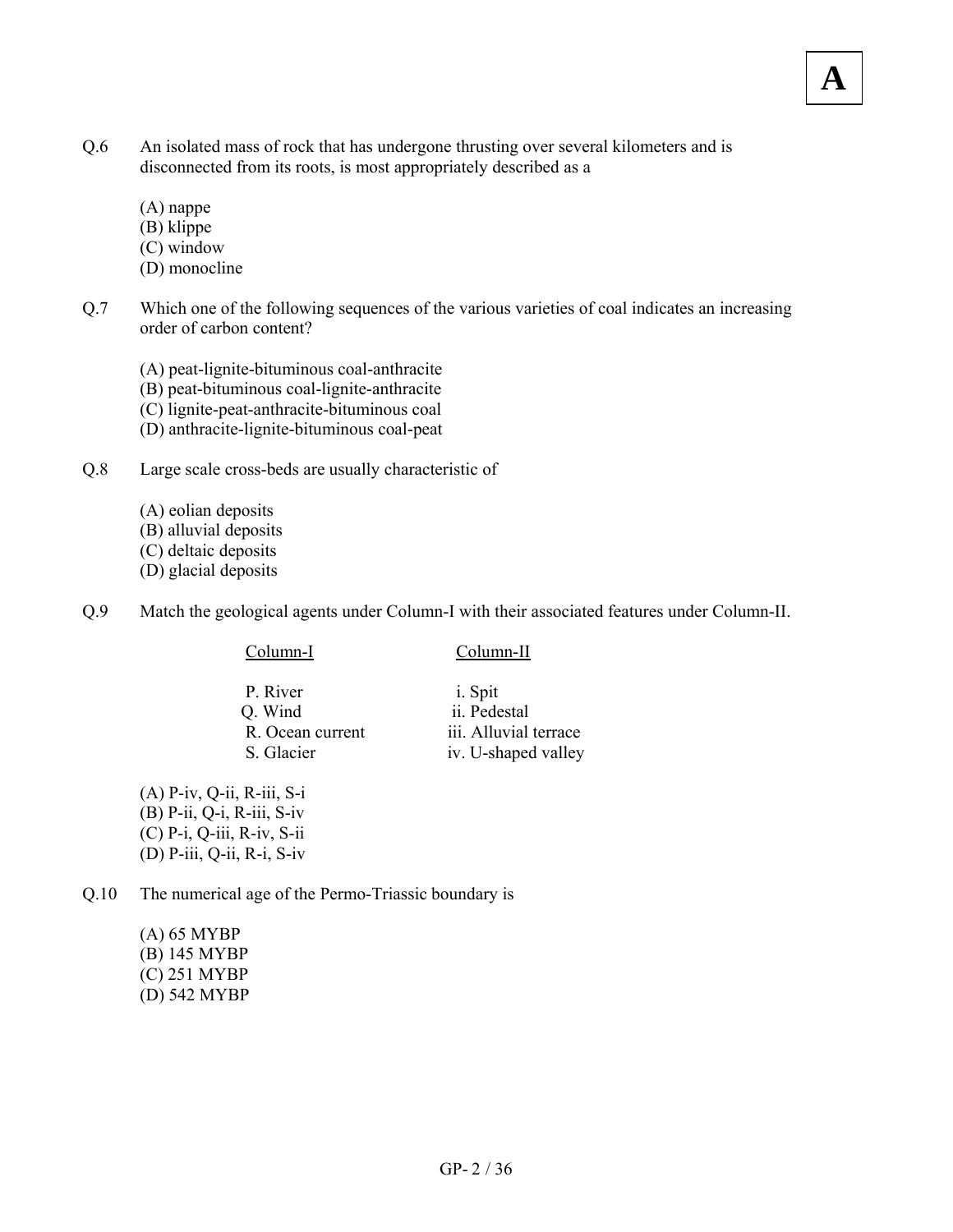Match the formations under Column-I with their respective ages under Column-II. Q.11

| Column-I    | Column-II            |
|-------------|----------------------|
| P. Karewa   | <i>i</i> . Oligocene |
| Q. Ariyalur | ii. Plio-Pleistocene |
| R. Barail   | iii. Cretaceous      |
| S. Malani   | iv. Triassic         |

(A) P-i, Q-ii, R-iii, S-iv (B) P-iii, Q-iv, R-ii, S-i (C) P-ii, Q-iii, R-i, S-iv (D) P-iv, Q-i, R-iii, S-ii

Which one of the following statements is correct with regard to explosive volcanism? Q.12

- (A) It is usually associated with basaltic magma
- (B) It produces extensive lava flows
- (C) It has a high volatile content
- (D) It has a low viscosity

A fold with limbs dipping in the same direction but at different angles is best described as Q.13

- (A) symmetric
- (B) recumbent
- (C) upright
- (D) overturned

Match the minerals under Column-I with their respective crystal structure under Column-II. Q.14

#### Column-I Column-II

- P. Olivine i. Single chain silicate Q. Pyroxene ii. Double chain silicate R. Amphibole iii. Phyllosilicate
	-
	-
	-
- S. Mica iv. Nesosilicate

(A) P-i, Q-ii, R-iii, S-iv (B) P-iv, Q-i, R-ii, S-iii (C) P-iii, Q-iv, R-ii, S-i (D) P-ii, Q-iii, R-iv, S-i

- Earth's lithosphere is composed of Q.15
	- (A) crust only
	- (B) mantle only
	- (C) lower mantle and outer core
	- (D) upper mantle and crust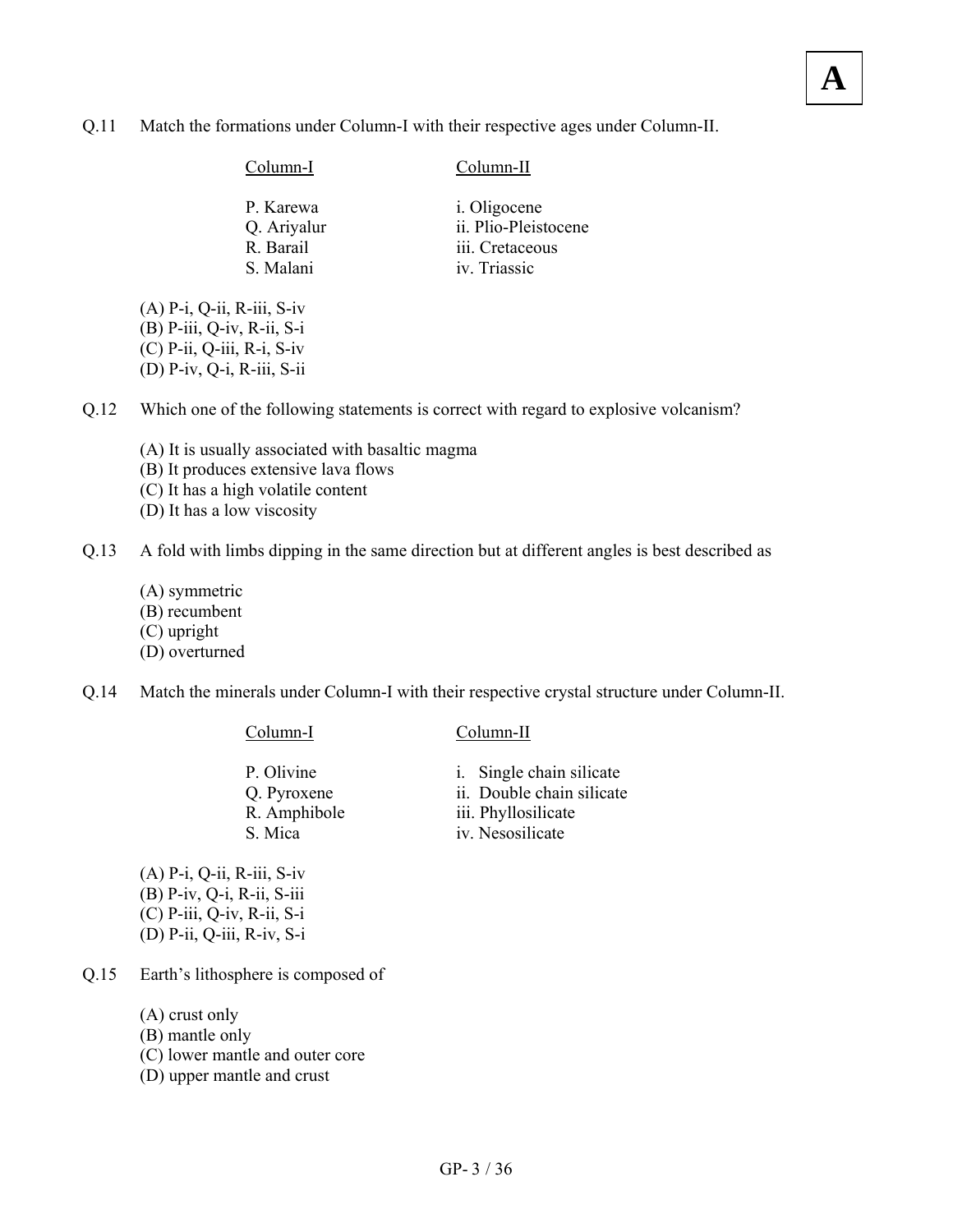#### **PHYSICS SECTION**

Kepler's second law of motion states that the rate  $\left(\frac{dS}{dt}\right)$  $\left(\frac{dS}{dt}\right)$ , at which the area *(S)* is swept out by Q.16

the line from the sun to the planet of mass *m*, is constant and its value in terms of the angular momentum *L* of the planet is given by

(A) 
$$
\frac{L}{m}
$$
  
\n(B)  $\frac{L^2}{2m}$   
\n(C)  $\frac{L}{2}$   
\n(D)  $\frac{L}{2m}$ 

- A manometer tube (U-shaped) is partially filled with water. A non-mixing oil having density 20% less than water density is poured in one of the arms until the oil-water interface comes to the middle of the tube. If the height of water column is 20cm, the height of the oil column will be Q.17
	- (A) 16 *cm*
	- (B) 20 *cm*
	- (C) 22 *cm*
	- (D) 25 *cm*
- Consider the speed of gas molecules in a container. The ratio of speeds of the gas molecules at 27<sup>o</sup>C to that at -73<sup>o</sup>C is Q.18

(A) 
$$
\sqrt{\frac{3}{2}}
$$
  
\n(B)  $\sqrt{\frac{2}{3}}$   
\n(C)  $\sqrt{3}$   
\n(D)  $\sqrt{\frac{1}{3}}$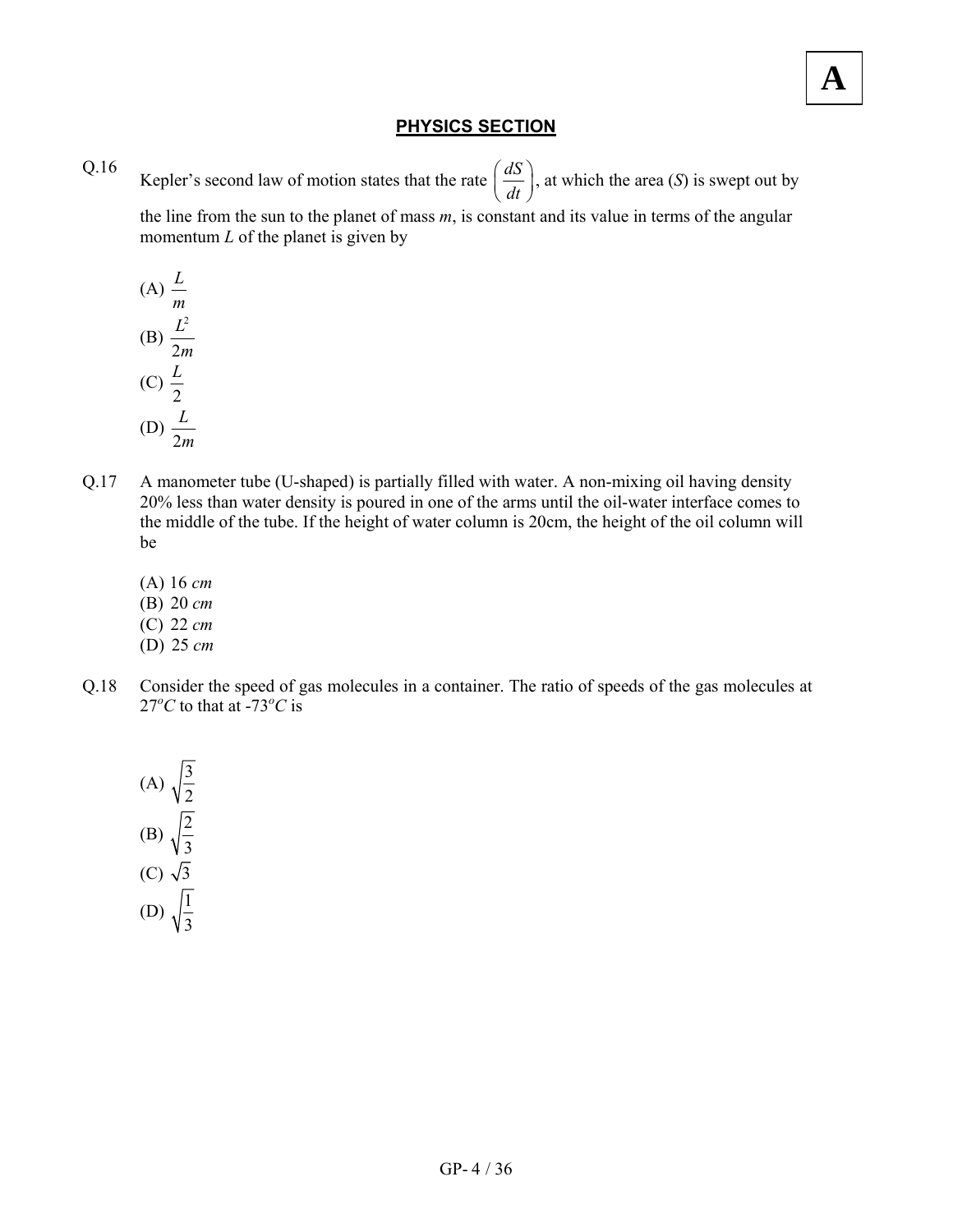An electromagnetic wave in free space has an electric field given by Q.19

$$
E(y,t) = -\left(3.0 \times 10^5 V/m\right) \hat{k} \sin \left[ky - \left(4\pi \times 10^{12} rad/s\right)t\right].
$$

The wavelength  $(\lambda)$  and the magnetic induction vector  $(B)$  of the wave is given by

(A) 
$$
\lambda = 300 \mu m
$$
 and B $(y,t) = -(1.0 \times 10^{-3} T) \hat{i} \sin \left[ky - (4\pi \times 10^{12} \text{ rad/s})t\right]$   
\n(B)  $\lambda = 150 \mu m$  and B $(y,t) = (1.0 \times 10^{-3} T) \hat{i} \sin \left[ky - (4\pi \times 10^{12} \text{ rad/s})t\right]$   
\n(C)  $\lambda = 150 \mu m$  and B $(y,t) = -(1.0 \times 10^{-3} T) \hat{i} \sin \left[ky - (4\pi \times 10^{12} \text{ rad/s})t\right]$   
\n(D)  $\lambda = 300 \mu m$  and B $(y,t) = (1.0 \times 10^{-3} T) \hat{i} \sin \left[ky - (4\pi \times 10^{12} \text{ rad/s})t\right]$ 

The total thermal energy of one litre of oxygen gas at normal temperature and pressure is nearly Q.20

(A) 
$$
\approx 10^{23} kT
$$
  
\n(B)  $\approx 0.5 \times 10^{23} kT$   
\n(C)  $\approx \frac{1}{1.5} \times 10^{23} kT$   
\n(D)  $\approx \frac{1}{2.5} \times 10^{23} kT$ 

The total nuclear binding energy of nuclei (except for light mass nuclei) having mass number *A* is generally proportional to Q.21

- $(A)$  $A^{1/3}$  $(B)$  $A^{2/3}$ (C) *A*  $(D)$  $A^2$
- The average energy per oscillator for blackbody radiation is given by Q.22

(A) kT  
\n(B) 
$$
h\nu
$$
  
\n(C)  $\frac{h\nu}{e^{h\nu/kT} + 1}$   
\n(D)  $\frac{h\nu}{e^{h\nu/kT} - 1}$ 

A radioactive sample has  $27 \times 10^{20}$  atoms at time  $t = 0$ . It reduces to  $1/3$  in number in *10 sec.* How many atoms of the sample will decay in the time interval  $20 < t < 30$  sec? Q.23

(A)  $10^{20}$  atoms (B)  $2 \times 10^{20}$  atoms

- (C)  $3 \times 10^{20}$  atoms
- (D)  $9 \times 10^{20}$  atoms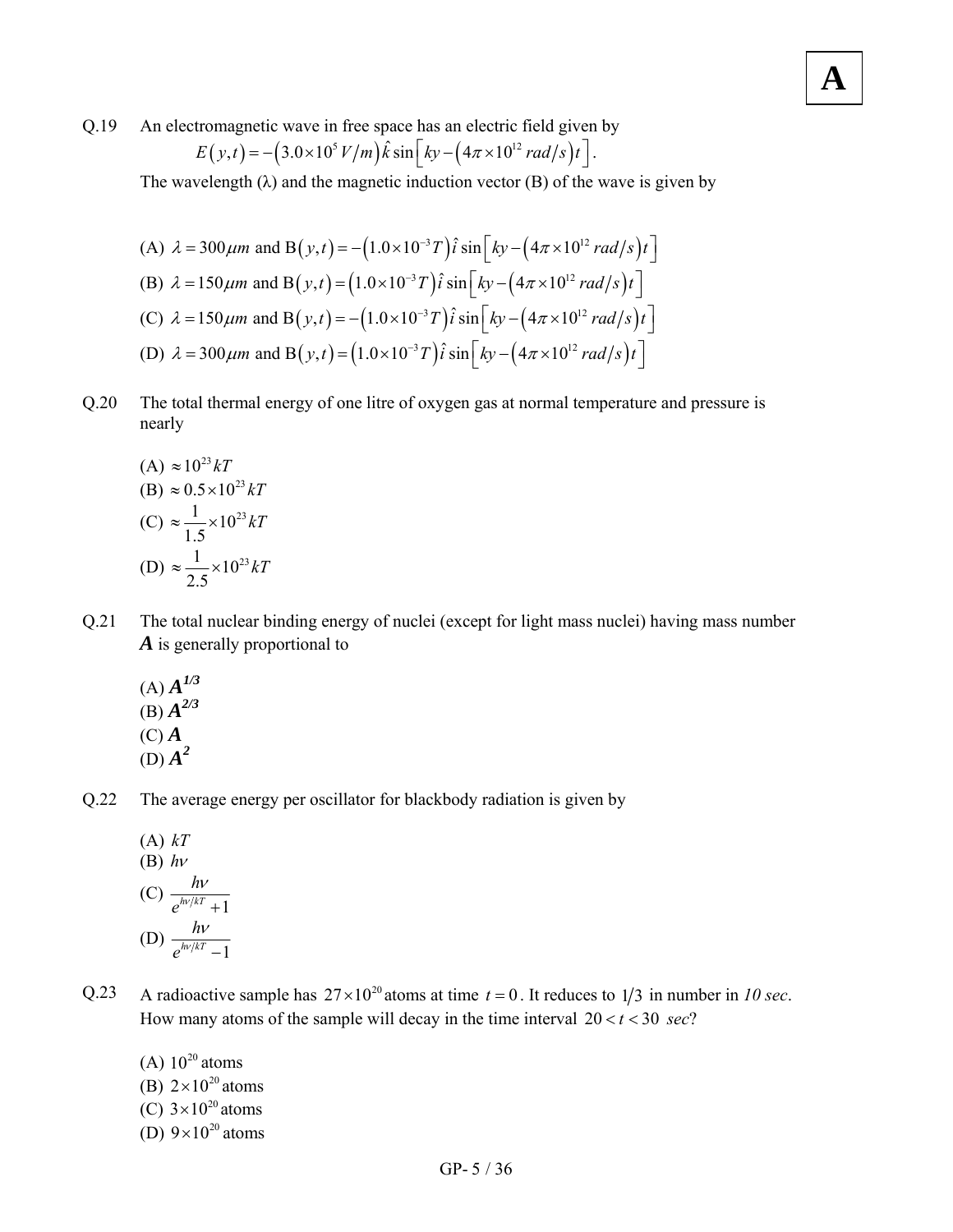- If a crystal plane makes intercepts of 2, 3 and  $\infty$  units on the three crystallographic axes *a*, *b* and *c*. The Miller indices of the plane are Q.24
	- $(A)$  (2 3 ∞) (B) (3 2 0) (C) (0 0 6) (D) (6 6 0)

*I-V* characteristics of a p-n junction diode can be represented by Q.25

> (A)  $I + I_s = I_s e^{eV/kT}$ (B)  $I - I_s = I_s e^{-eV/kT}$ (C)  $I_s - I = I_s e^{eV/kT}$ (D)  $I + I_s = I_s e^{-eV/kT}$

where  $I_s$  is the saturation current,  $k$  is the Boltzmann constant and  $T$  is the absolute temperature.

A diffraction-limited light beam of wavelength  $\lambda$  and width  $2r$  at source, falls on a screen placed at a distance *D* from the source. The full-width of the spot illuminated on the screen is Q.26

(A) 
$$
D \frac{\lambda}{2r}
$$
  
\n(B)  $r \frac{\lambda}{D}$   
\n(C)  $r \frac{\lambda}{2D}$   
\n(D)  $D \frac{\lambda}{r}$ 

Which one of the following is a circularly polarized standing wave? Q.27

(A) 
$$
\Psi(z,t) = (\hat{i}A_1 + \hat{j}A_2)\sin(kz)\cos(\omega t)
$$
  
\n(B)  $\Psi(z,t) = (\hat{i}A_1 + \hat{j}A_2)\cos(\omega t - kz)$   
\n(C)  $\Psi(z,t) = [\hat{i}\cos(\omega t) + \hat{j}\cos(\omega t - \pi/2)]A\sin(kz)$   
\n(D)  $\Psi(z,t) = A\{\hat{i}\cos(\omega t - kz) + \hat{j}\cos[(\omega t - \pi/2) - kz]\}$ 

- Young's double slit experiment measures Q.28
	- (A) temporal coherence of light
	- (B) spatial coherence of light
	- (C) polarization of light source
	- (D) beat frequency of light source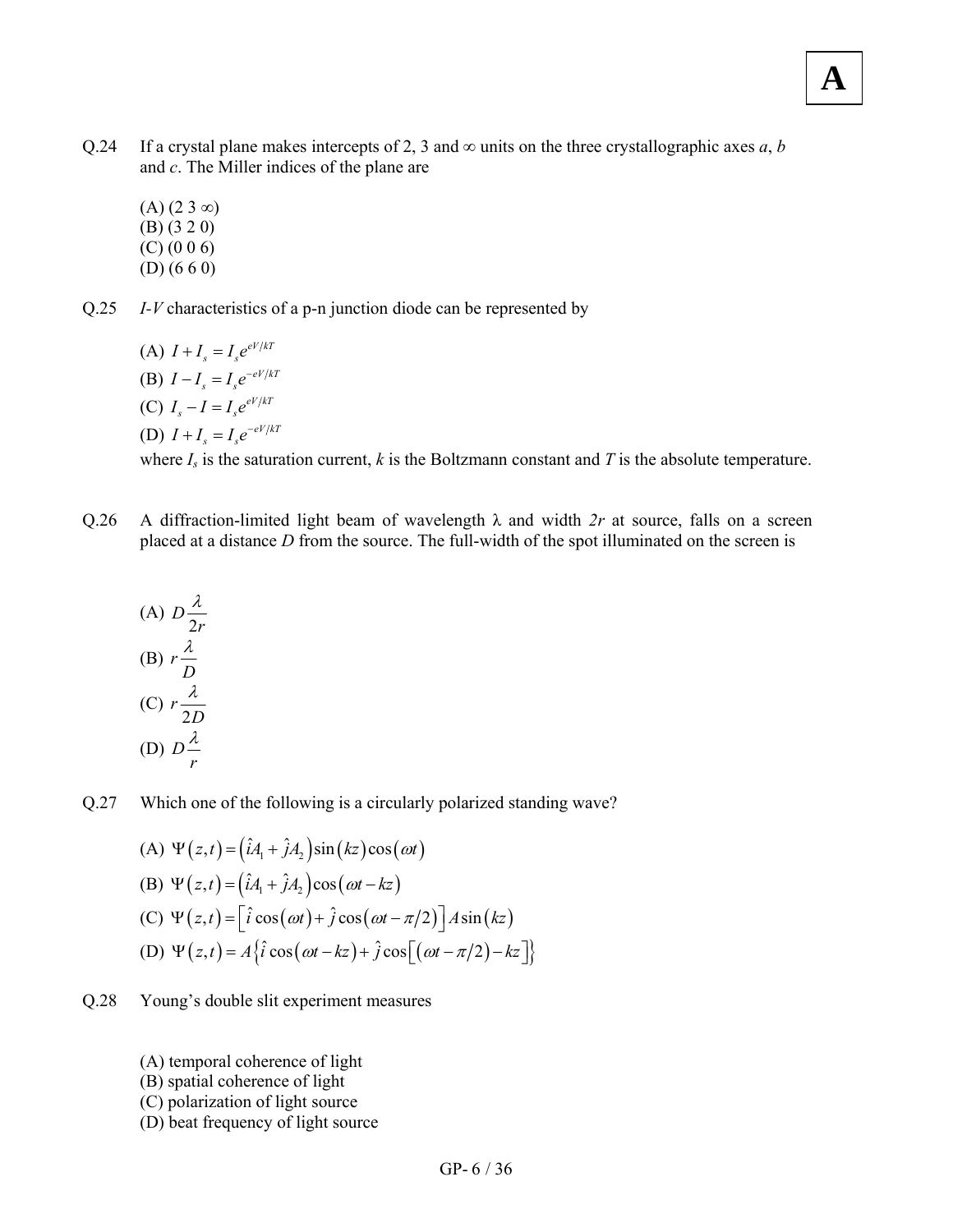- A quarter-wave plate is inserted in between two crossed polarizers. The polarizer pass axes make an angle  $45^{\circ}$  with the fast and slow axes of the wave plate. If an unpolarized light beam is passed through the system, the transmission would be Q.29
	- $(A) 0\%$
	- (B) 25%
	- $(C) 50%$
	- (D) 100%
- Two long straight parallel wires are carrying current of same magnitude '*I'*, but in opposite direction. If the wires are separated by a distance '*d'*, then the magnetic flux at the middle of the separation is Q.30

(A) 
$$
\frac{\mu_0 I}{2\pi d}
$$
  
\n(B) 
$$
\frac{2\pi\mu_0 I}{d}
$$
  
\n(C) 
$$
\frac{\mu_0 I}{\pi d}
$$
  
\n(D) Zero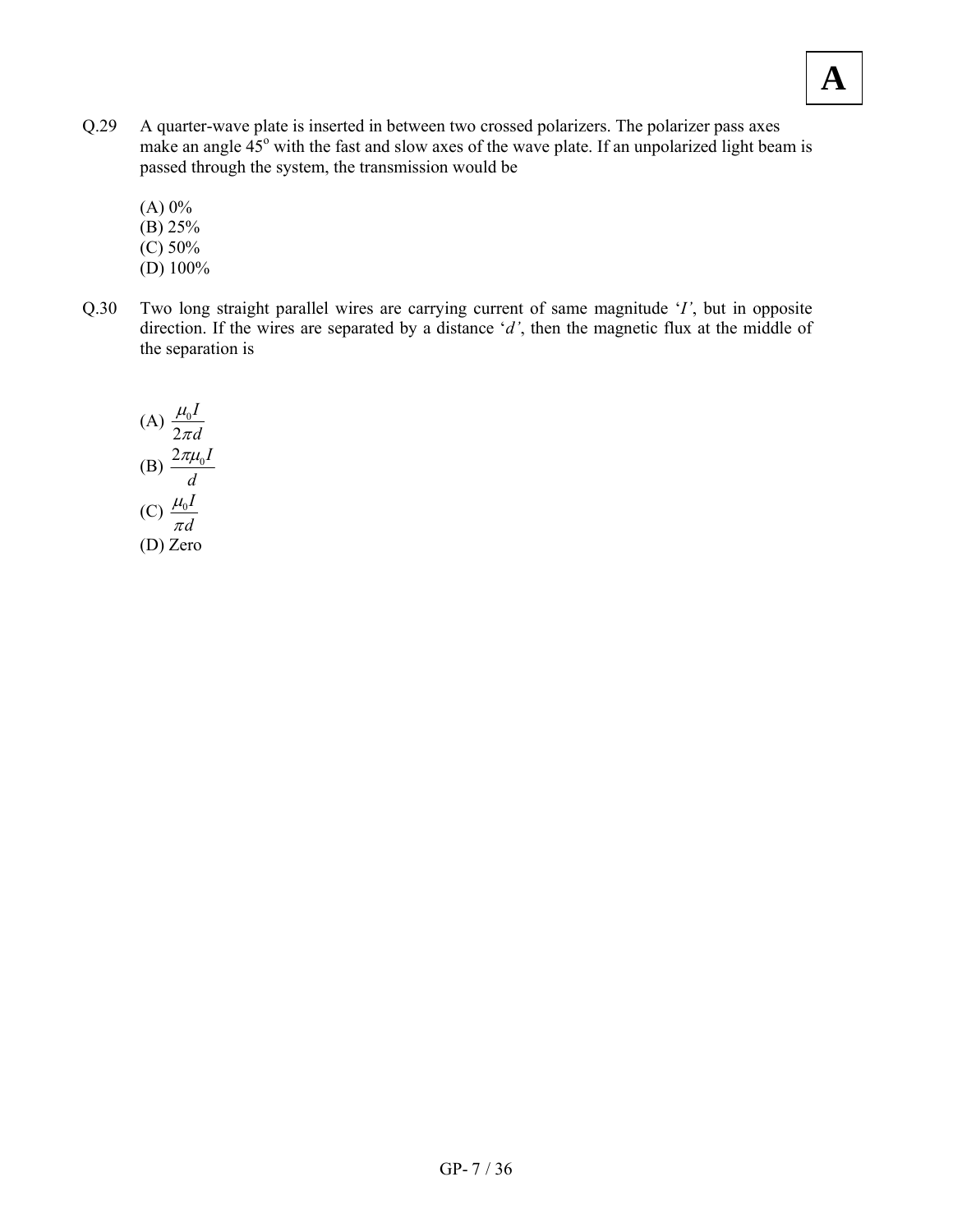#### **MATHEMATICS SECTION**

Q.31 What is the set of all the limit points of 
$$
\left\{\frac{1}{2n} + \frac{1}{m} : n, m \in \mathbb{N}\right\}
$$
 in  $\mathbb{R}$ ?

(A) 
$$
\left\{ \frac{1}{2n} + \frac{1}{m} : n, m \in \mathbb{N} \right\}
$$
  
\n(B) 
$$
\left\{ \frac{1}{n} : n \in \mathbb{N} \right\}
$$
  
\n(C) 
$$
\left\{ 0 \right\} \cup \left\{ \frac{1}{n} : n \in \mathbb{N} \right\}
$$
  
\n(D) 
$$
\left\{ \frac{1}{2n} : n \in \mathbb{N} \right\}
$$

 $\lim_{n \to \infty} (1 + \frac{1}{2n})^{n+5}$  $lim_{n\to\infty}$   $2n$ + Q.32  $\lim_{n \to \infty} (1 + \frac{1}{2n})^{n+5}$  is

(A) 
$$
e^{\frac{5}{2}}
$$
  
\n(B)  $e^5$   
\n(C)  $e^{\frac{11}{2}}$   
\n(D)  $e^{\frac{1}{2}}$ 

Q.33 
$$
\sum_{n=1}^{\infty} \frac{1}{n(n+1)} =
$$
  
(A)  $\infty$   
(B) 
$$
\sum_{n=1}^{\infty} 2^{-n}
$$
  
(C) 0  
(D) 
$$
\sum_{n=1}^{\infty} \frac{1}{n^2}
$$

Consider the sequences of functions  $\{f_n\}_{n=1}^{\infty}$  on [0,1], where  $f_n(x) = x^n$ . Then the sequence  ${f_{n}}_{n=1}^{\infty}$ : Q.34

- (A) converges uniformly to function *f* where  $f(x) = \begin{cases} 0 & \text{if } x \in [0,1] \\ 1 & \text{if } x = 1 \end{cases}$  $\begin{cases} 1 & \text{if } x = \end{cases}$
- (B) does not converge uniformly
- (C) converges uniformly to 0
- (D) converges pointwise to 0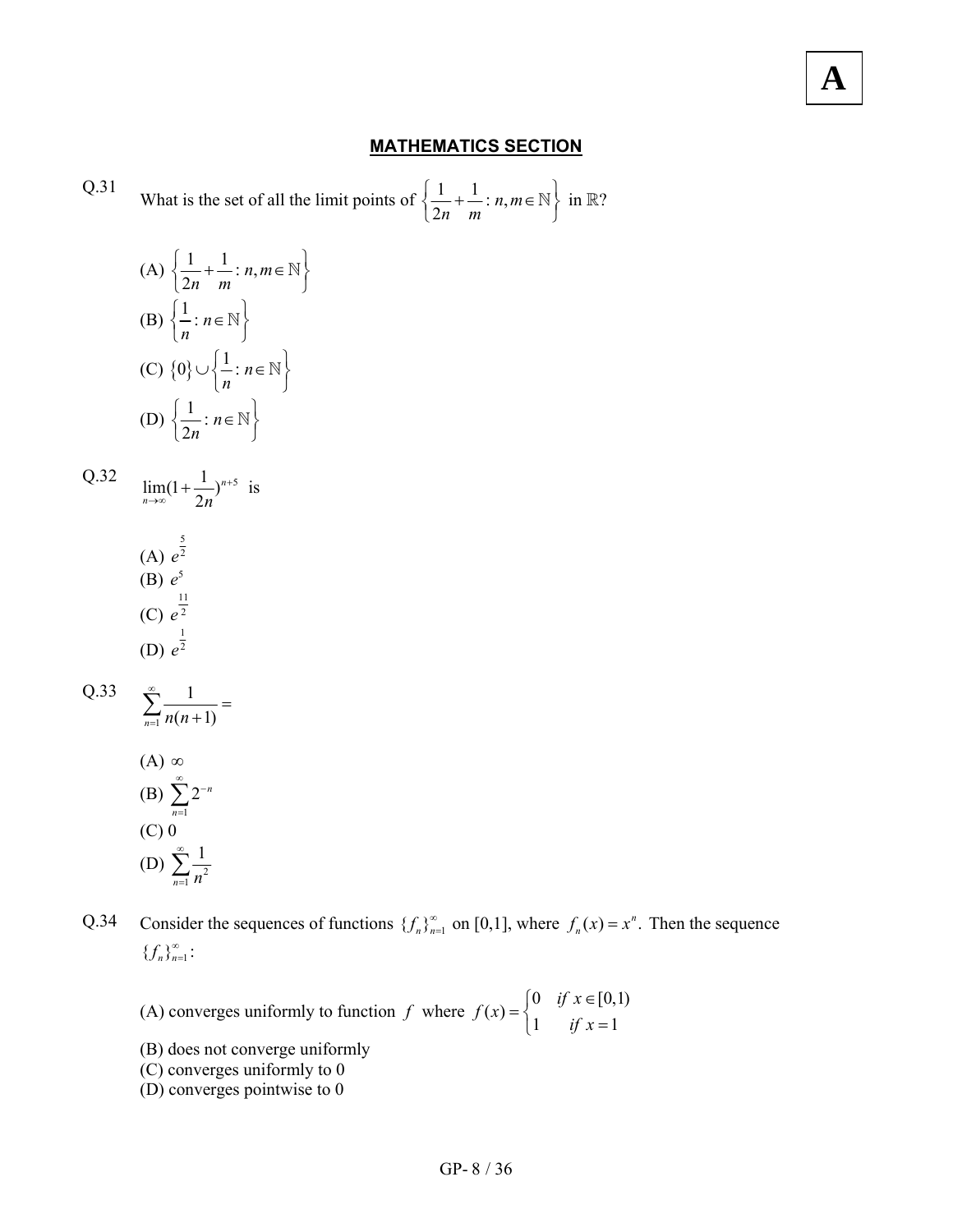#### If the solution of the differential equation Q.35

 $(e^x + axy)dx + (xb + e^y)dy = 0$  exists, then its solution is:

**A**

(A)  $e^x + x^2y + e^y = c_1$ (B)  $e^x + xy^2 + e^y = c_2$ (C)  $e^x + 2x^2y + e^y = c_3$ (D)  $e^x + 2xy^2 + e^y = c_4$ 

 $\sum_{r=1}^{\sin x}$ 0  $\frac{d}{dx} \int e^{t^2} dt$  $\frac{d}{dx}$   $\int_{0}^{a^{t}} e^{t^{2}} dt$  is equal to Q.36

> (A)  $e^{\sin^2 x} \cos x$  $(B)$   $e^{\sin^2 x}$ (C)  $(2 \sin x) e^{\sin^2 x}$ (D)  $e^{2\sin x}$

The solution of the initial value problem  $\frac{dy}{dx} = (y + y^2) \cot x, \ y(\frac{\pi}{2}) = 1$ , is: Q.37

- (A)  $y + 2(1 + y) |\sin x| = 0$ (B)  $y(1+y) = |\cos x|$ (C)  $y(1-y) = |\cos x|$ (D)  $2y - (1 + y)\sin x = 0$
- In a kindergarten school, 6% of the boys and 2% of the girls are taller than 50 cm. Moreover, 55% of the kids in this kindergarten school are girls. Suppose a randomly selected kid is taller than 50 cm. What is the probability that the kid is a boy? Q.38

(A) 
$$
\frac{27}{38}
$$
  
\n(B)  $\frac{11}{38}$   
\n(C)  $\frac{9}{36}$   
\n(D)  $\frac{27}{110}$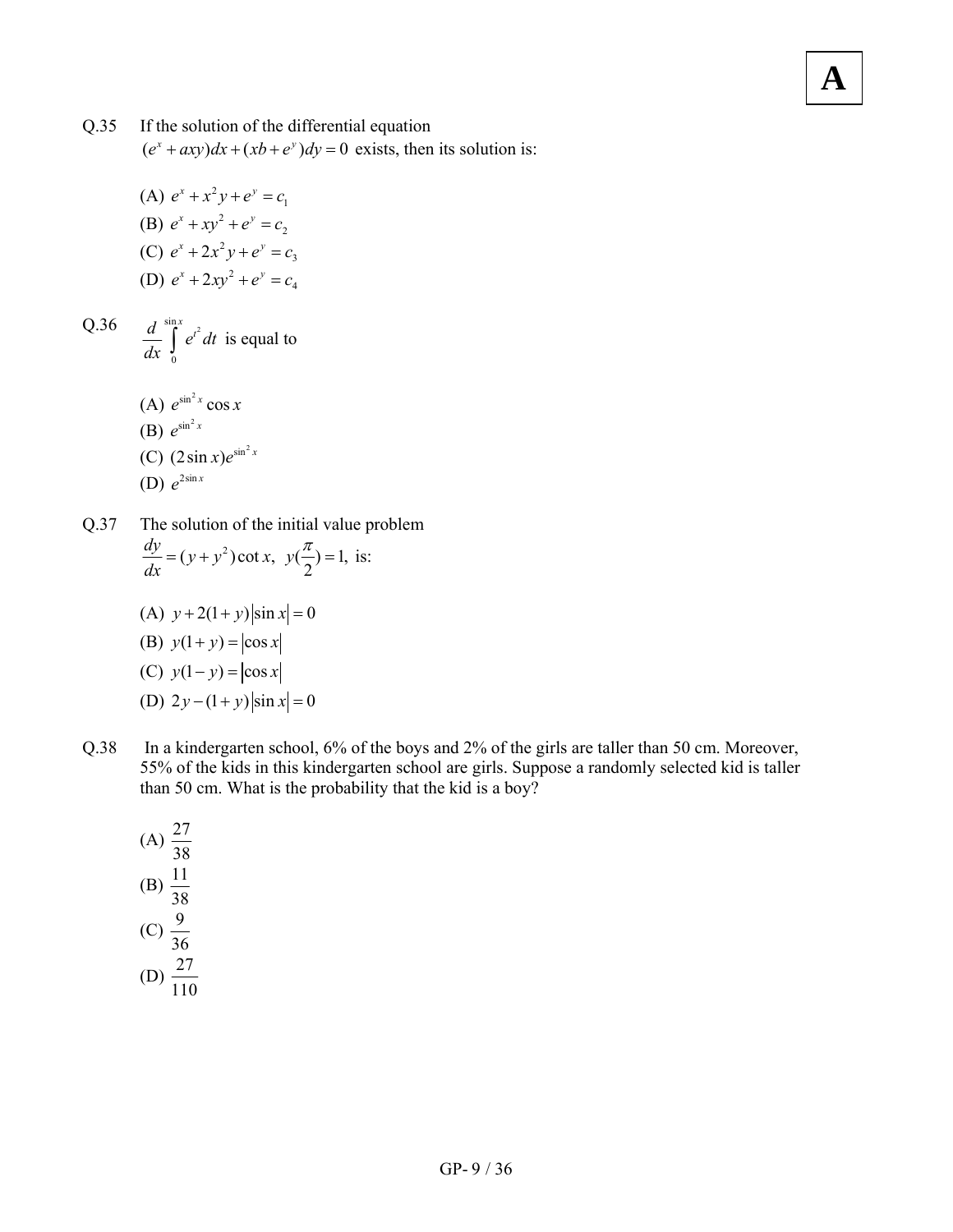- Let  $\overline{u} = x^3 \hat{i} + y^2 \hat{j}$ . The directional derivative of  $\frac{dv\overline{u}}{dv\overline{u}}$  at the point (4,2,0) in the direction of the vector  $4\hat{i} - 3\hat{j}$  is Q.39
	- (A) 14
	- (B) 17
	- (C) 18
	- (D) 15
- A fair coin is tossed 5 times. What is the probability that (i) exactly 3 heads occur and (ii) at least 4 heads occur, respectively? Q.40

(A) 
$$
\frac{5}{13}, \frac{5}{32}
$$
  
\n(B)  $\frac{5}{32}, \frac{1}{32}$   
\n(C)  $\frac{5}{16}, \frac{3}{16}$   
\n(D)  $\frac{5}{32}, \frac{3}{16}$ 

The values of constants *a* and *b* for which the vector  $\overline{v} = (x^2 + y + (a - b)z)\hat{i} + ((a + b)x - y^2 - z)\hat{j} + (2x - y + z^2)\hat{k}$ is irrotational, are respectively, Q.41

(A) 
$$
a = \frac{3}{2}, b = \frac{1}{2}
$$
  
\n(B)  $a = \frac{1}{2}, b = \frac{3}{2}$   
\n(C)  $a = -\frac{1}{2}, b = \frac{3}{2}$   
\n(D)  $a = \frac{3}{2}, b = -\frac{1}{2}$ 

- The standard deviation of the marks obtained by a very large number of students in an entrance examination is 14. Samples of size 150 students are drawn and standard deviations of marks of these samples are obtained. Then the standard deviation of the sampling distribution of standard deviations is Q.42
	- (A) 0.57
	- (B) 0.81
	- (C) 1.41
	- (D) 1.62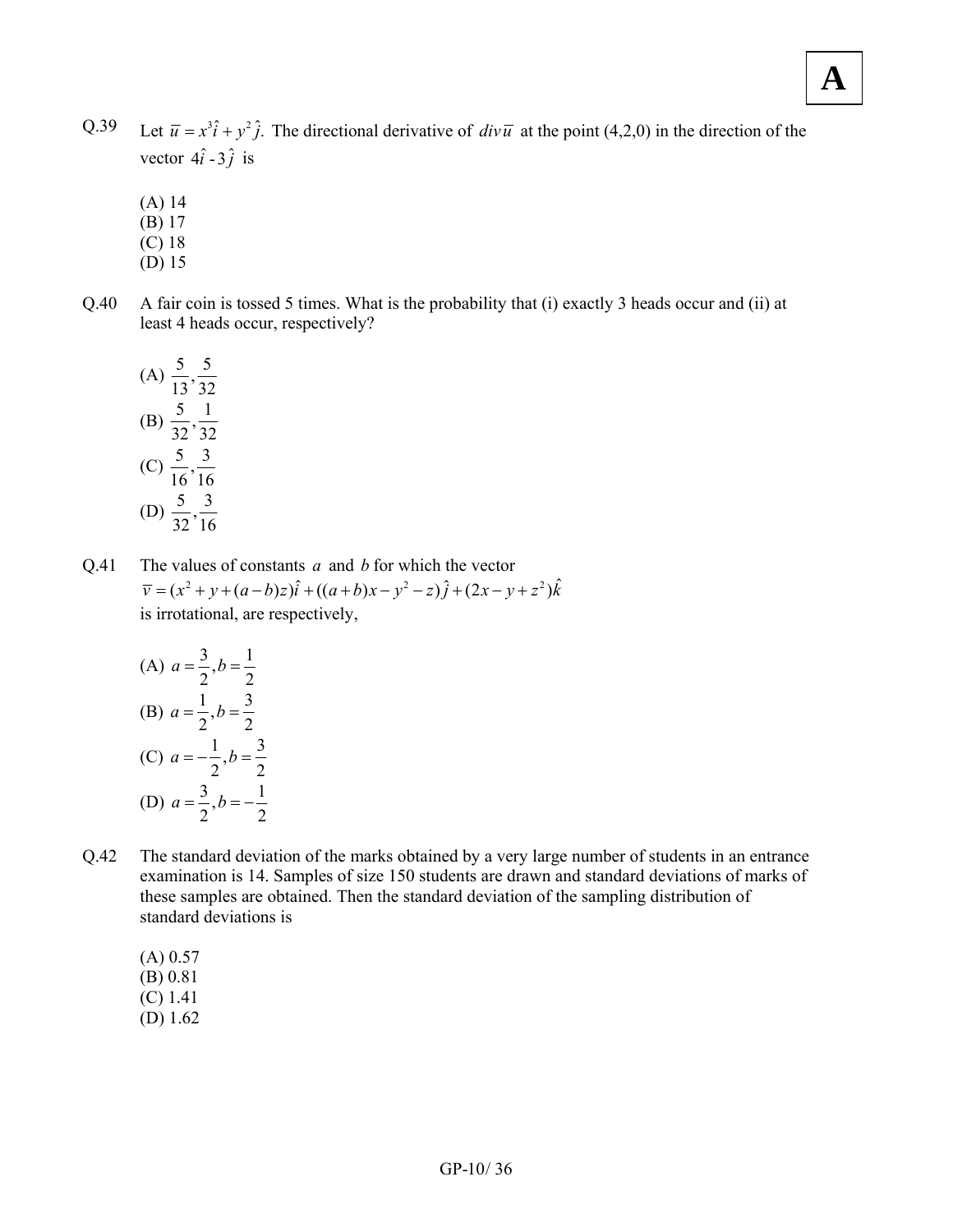Let  $C_1(1)$  denote the circle of radius 1 and centered at 1 in the complex plane. Then the value Q.43

of 
$$
\int_{C_1(1)} \left(\frac{z}{z-1}\right)^n dz
$$
 is  
\n(A) 
$$
\frac{1}{n+1} \left(\frac{z}{z-1}\right)^{n+1}
$$
  
\n(B) 
$$
(2\pi i)^n
$$
  
\n(C) 
$$
(1 + \ln|z-1|)^n
$$

- (D)  $2n\pi i$
- The iterative scheme to obtain the  $p^{th}$  root of a positive number Q by the Newton-Raphson's method is: Q.44

(A) 
$$
x_{n+1} = \frac{1}{p} \left[ \frac{(p-1)x_n^p - Q}{x_n^{p-1}} \right]
$$
  
\n(B)  $x_{n+1} = \frac{1}{p} \left[ \frac{(p-1)x_n^p + Q}{x_n^{p-1}} \right]$   
\n(C)  $x_{n+1} = \frac{x_n^p - Q}{px_n^{p-1}}$   
\n(D)  $x_{n+1} = \frac{Q - x_n^p}{px_n^{p-1}}$ 

Q.45

For the central difference operator  $\delta$ , the operator 2 1 4  $+\frac{\delta^2}{\epsilon}$  is equivalent to:

(A) 
$$
\left(1-\frac{\Delta}{2}\right)E^{\frac{1}{2}}
$$
  
\n(B)  $\left(1-\frac{\nabla}{2}\right)(1+\nabla)^{\frac{1}{2}}$   
\n(C)  $\left(1+\frac{\Delta}{2}\right)E^{-\frac{1}{2}}$   
\n(D)  $\left(1+\frac{\nabla}{2}\right)(1-\nabla)^{\frac{1}{2}}$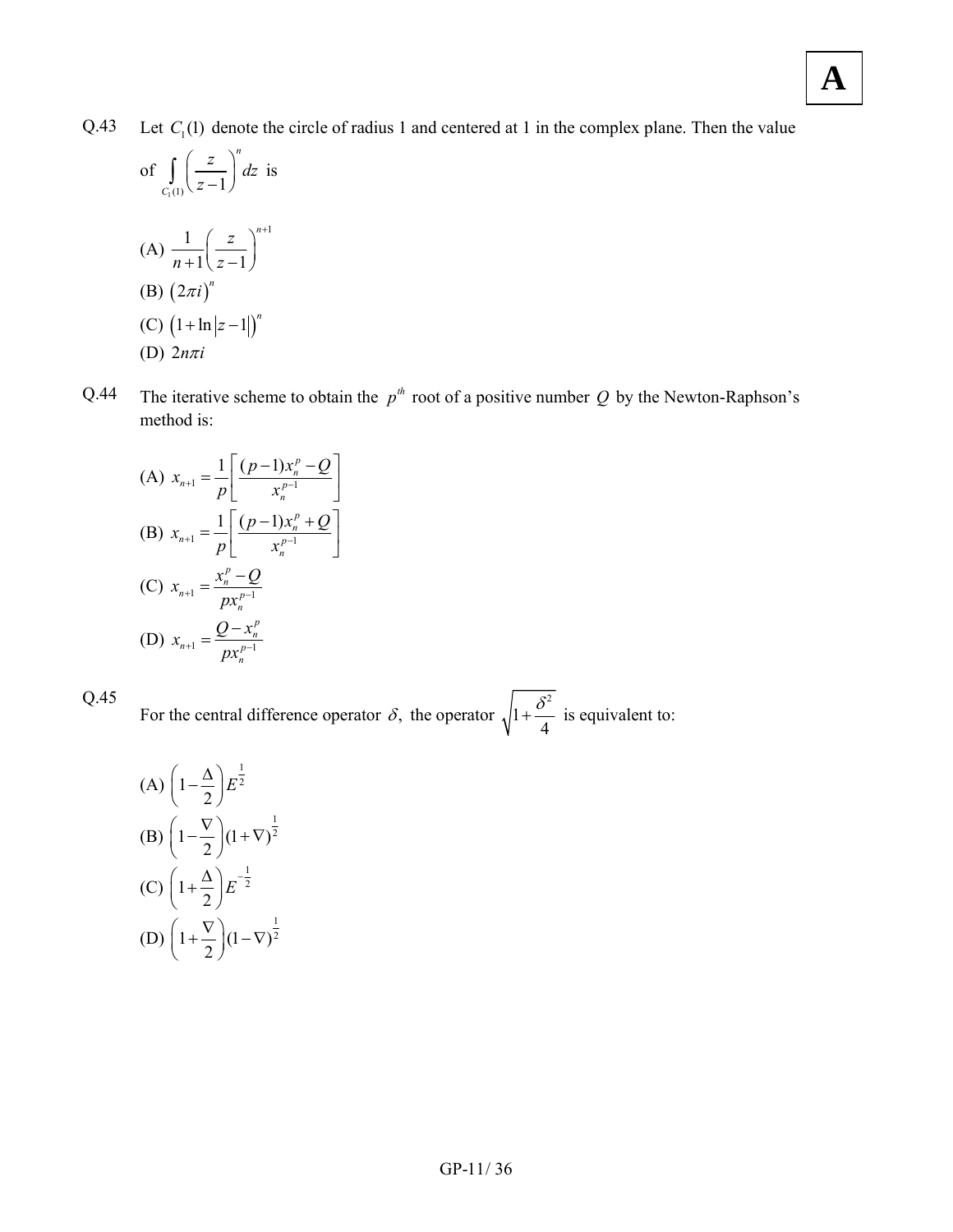## *Answer Table for Objective Questions*

#### **Write the Code of your chosen answer only in the 'Answer' column against each Question Number**. **Do not write anything else on this page.**

| Question<br><b>Number</b> | Answer | Quobtion Numbor. Do not which anything cloc on this page.<br>Do not write<br>in this column | Question<br><b>Number</b> | Answer                       |              | Do not write<br>in this column |
|---------------------------|--------|---------------------------------------------------------------------------------------------|---------------------------|------------------------------|--------------|--------------------------------|
| 01                        |        |                                                                                             | 31                        |                              |              |                                |
| 02                        |        |                                                                                             | 32                        |                              |              |                                |
| 03                        |        |                                                                                             | 33                        |                              |              |                                |
| 04                        |        |                                                                                             | 34                        |                              |              |                                |
| 05                        |        |                                                                                             | 35                        |                              |              |                                |
| 06                        |        |                                                                                             | 36                        |                              |              |                                |
| 07                        |        |                                                                                             | 37                        |                              |              |                                |
| 08                        |        |                                                                                             | 38                        |                              |              |                                |
| 09                        |        |                                                                                             | 39                        |                              |              |                                |
| 10                        |        |                                                                                             | 40                        |                              |              |                                |
| 11                        |        |                                                                                             | 41                        |                              |              |                                |
| 12                        |        |                                                                                             | 42                        |                              |              |                                |
| 13                        |        |                                                                                             | 43                        |                              |              |                                |
| 14                        |        |                                                                                             | 44                        |                              |              |                                |
| 15                        |        |                                                                                             | 45                        |                              |              |                                |
| 16                        |        |                                                                                             | FOR EVALUTAION ONLY       |                              |              |                                |
| 17                        |        |                                                                                             | <b>Correct</b>            |                              | <b>Marks</b> | $(+)$                          |
| 18                        |        |                                                                                             | <b>Incorrect</b>          |                              | <b>Marks</b> | $(-)$                          |
| 19                        |        |                                                                                             |                           |                              |              | ( )                            |
| 20                        |        |                                                                                             |                           | Total Marks in Q. 1-15       |              |                                |
| 21                        |        |                                                                                             | <b>Correct</b>            |                              | <b>Marks</b> |                                |
| 22                        |        |                                                                                             |                           |                              |              | $(+)$                          |
| 23                        |        |                                                                                             | <b>Incorrect</b>          |                              | <b>Marks</b> | $(-)$                          |
| 24                        |        |                                                                                             |                           | Total Marks in Q. Nos. 16-30 |              | ( )                            |
| 25                        |        |                                                                                             |                           |                              |              |                                |
| 26                        |        |                                                                                             | <b>Correct</b>            |                              | <b>Marks</b> | $(+)$                          |
| 27                        |        |                                                                                             | <b>Incorrect</b>          |                              | <b>Marks</b> | $(-)$                          |
| 28                        |        |                                                                                             |                           |                              |              |                                |
| 29                        |        |                                                                                             |                           | Total Marks in Q. Nos. 31-45 |              | ( )                            |
| 30                        |        |                                                                                             |                           |                              |              |                                |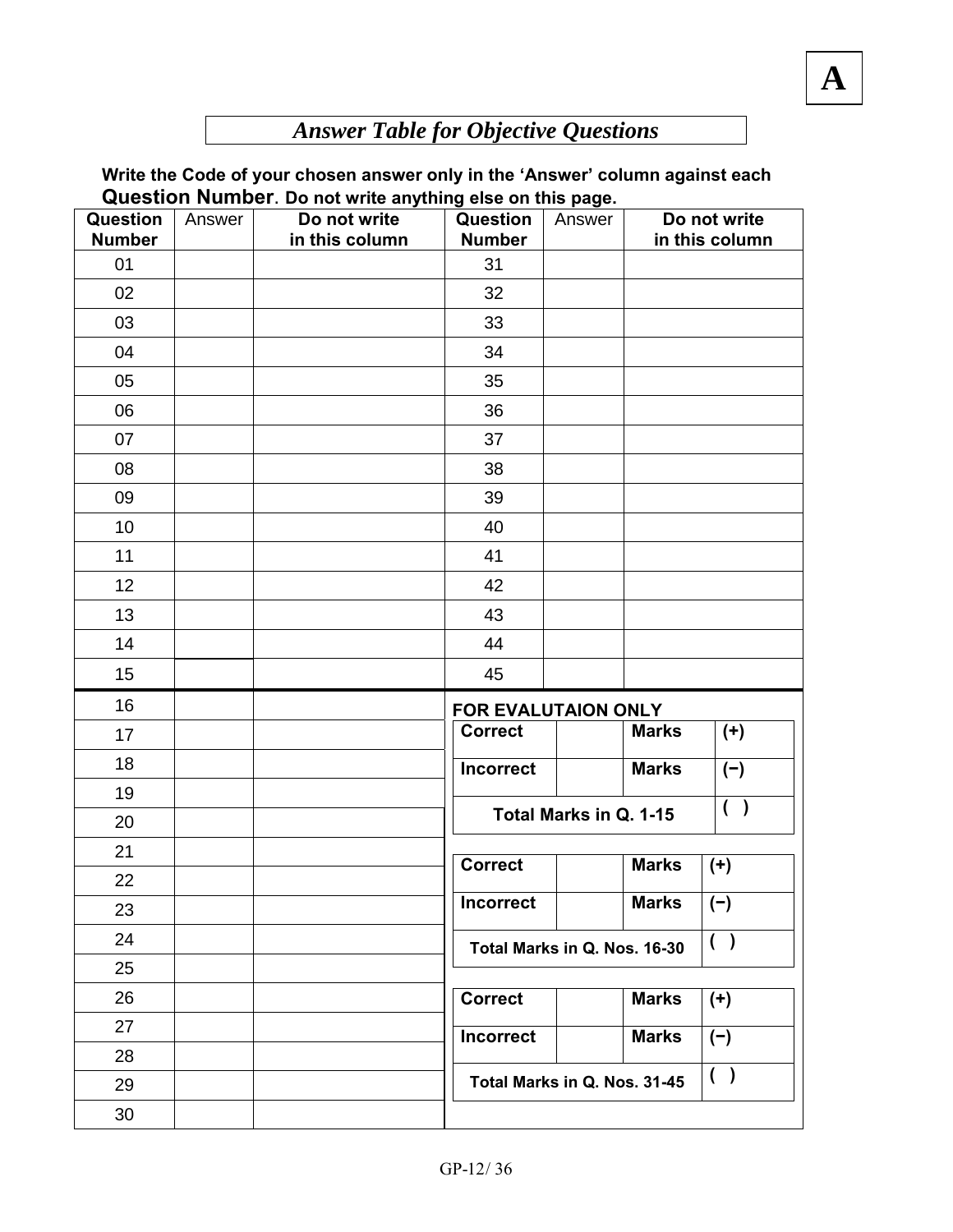#### **GEOLOGY SECTION**

|  | Q.46 (a) (i) Explain what is meant by the Earth System approach.<br>(ii) What is the main driving force for plate movement? | (6) |
|--|-----------------------------------------------------------------------------------------------------------------------------|-----|
|  | (i) What is the source of most of the Earth's internal heat?<br>(ii) How do P-waves differ from S-waves?                    | (6) |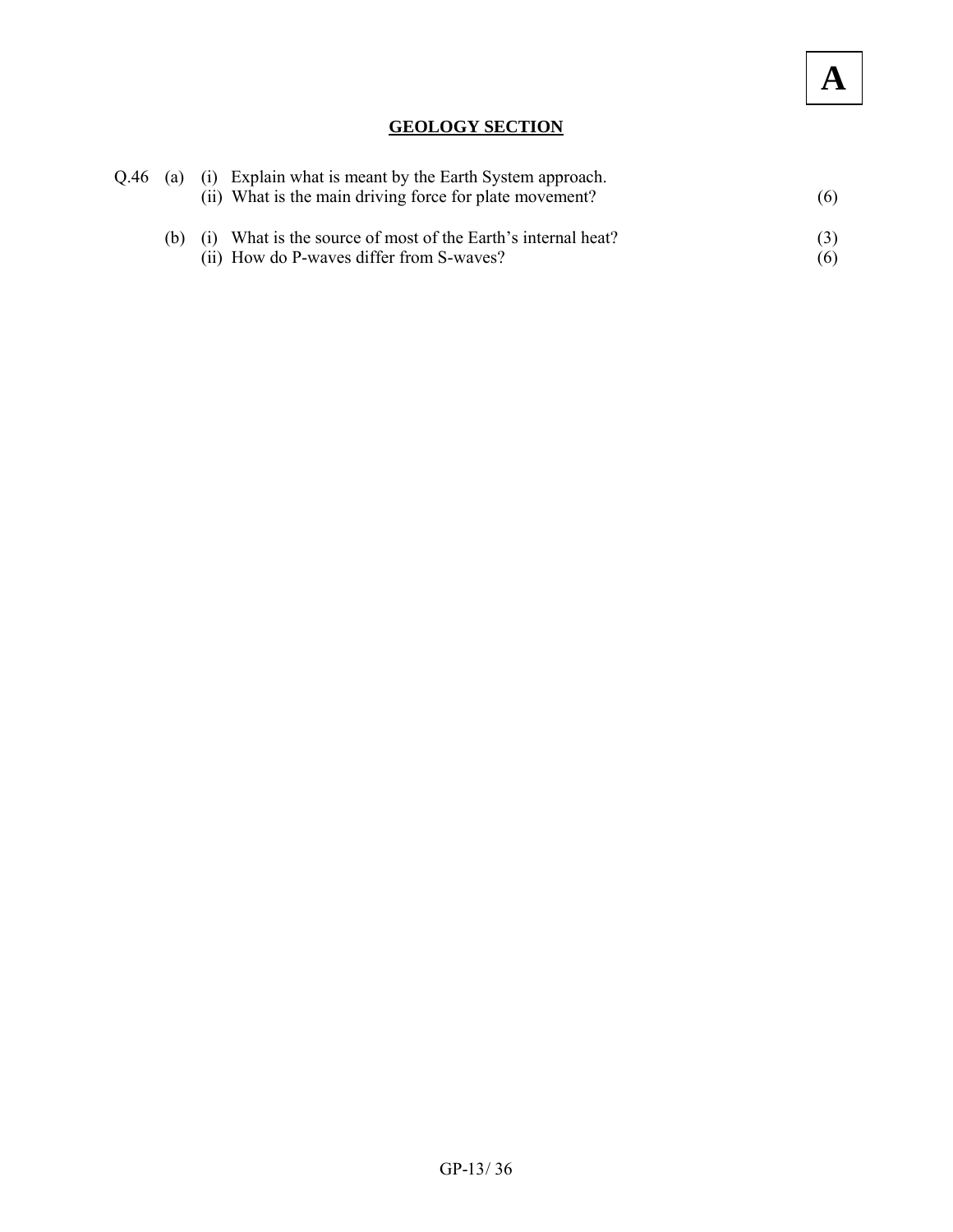(b) (i) Draw a sketch of a Barchan Dune and show its relationship to the wind direction. (ii) How do depositional sea coasts differ from erosional coasts? (6)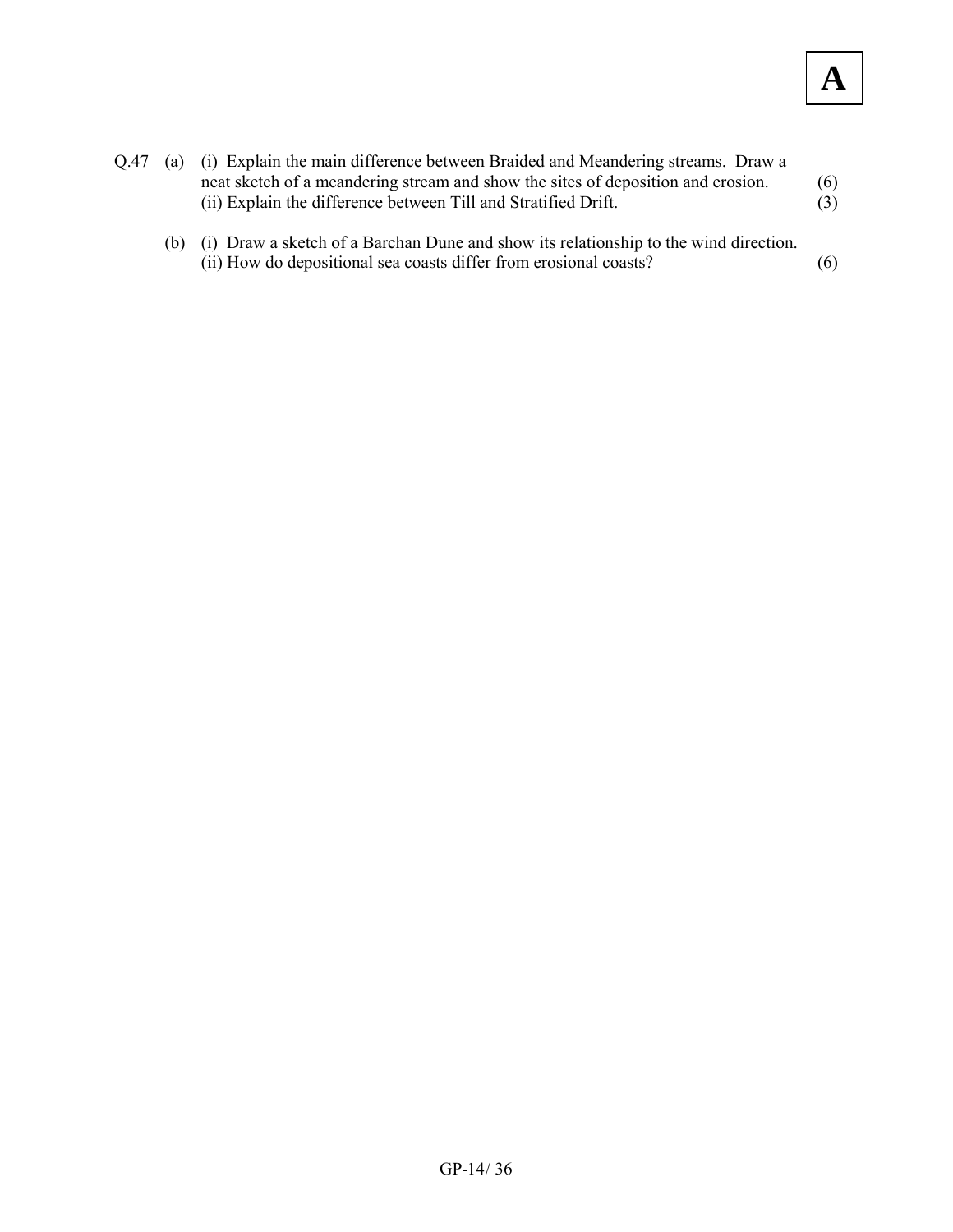| Q.48 | (a) | (i) How many crystal faces are found in a trisoctahedron and trapezohedron forms                                                                          |     |
|------|-----|-----------------------------------------------------------------------------------------------------------------------------------------------------------|-----|
|      |     | of the cubic system?<br>(ii) What is the general symbol (Miller Indices) of a dypyramid form in the                                                       |     |
|      |     | orthorhombic system?                                                                                                                                      |     |
|      |     | (iii) What is the difference between isomorphism and polymorphism?                                                                                        | (9) |
|      | (b) | (i) Mention two main criteria to distinguish augite from hornblende.<br>(ii) Name the characteristic chemical bond which makes graphite useful for pencil |     |
|      |     | leads.                                                                                                                                                    | (6) |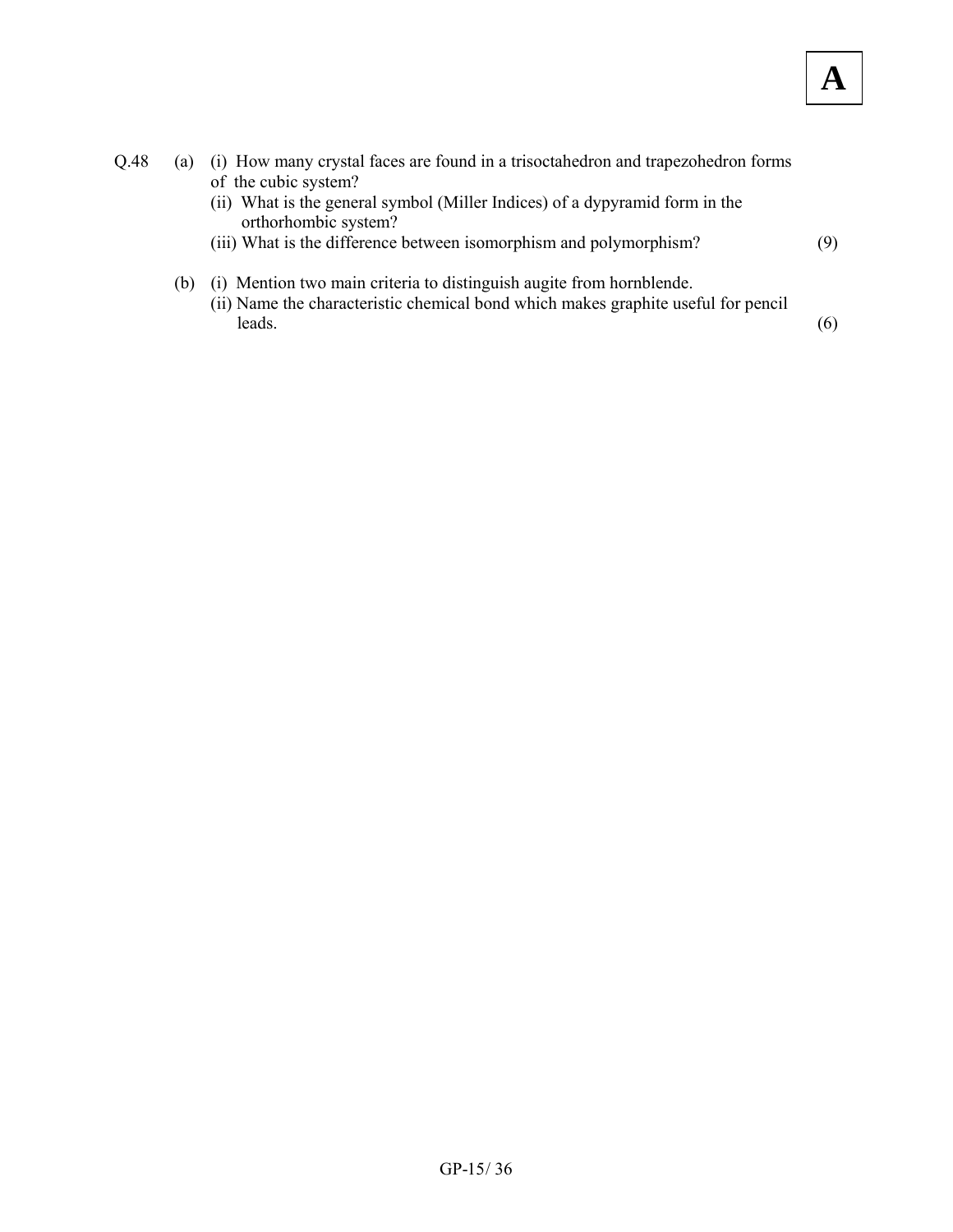| 0.49 | (a) | (i) Give a generalized classification of the stratigraphic succession of the       |     |
|------|-----|------------------------------------------------------------------------------------|-----|
|      |     | Gondwana Supergroup. Also, state the age range of the Gondwana Supergroup          |     |
|      |     | as a whole.                                                                        | (6) |
|      |     | (ii) Which stratigraphic unit in India represents the early Cretaceous continental |     |
|      |     | flood basalt volcanism?                                                            | (3) |
|      | (b) | State Nicolas Steno's three fundamental principles of stratigraphy.                | (6) |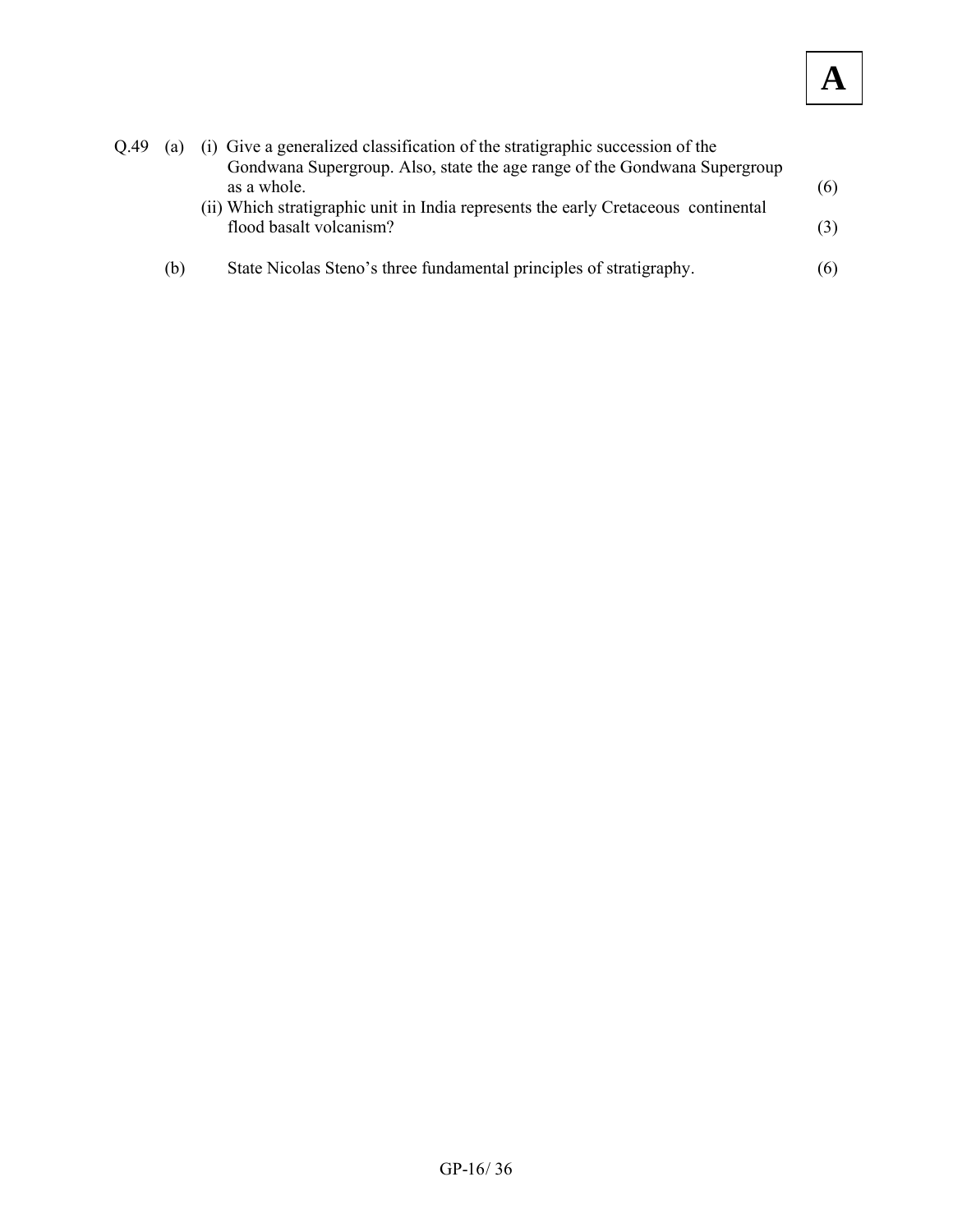| Q.50 | (a) | (i) Name the two main types of orthochemical components of limestone.                                                                                                                                                                                      |     |
|------|-----|------------------------------------------------------------------------------------------------------------------------------------------------------------------------------------------------------------------------------------------------------------|-----|
|      |     | (ii) Identify a terrigenous sedimentary rock which is matrix-poor $(\leq 15\%)$ and<br>consists mainly of sand-sized grains of quartz, feldspar and rock fragments.<br>(iii) Identify a rock consisting of quartz + alkali feldspar + plagioclase feldspar |     |
|      |     | + hypersthene.                                                                                                                                                                                                                                             | (9) |
|      | (b) | (i) What is the main difference between panidiomorphic and porphyritic<br>texture?                                                                                                                                                                         |     |
|      |     | (ii) Draw a neat sketch showing a Batholith structure.                                                                                                                                                                                                     | (6) |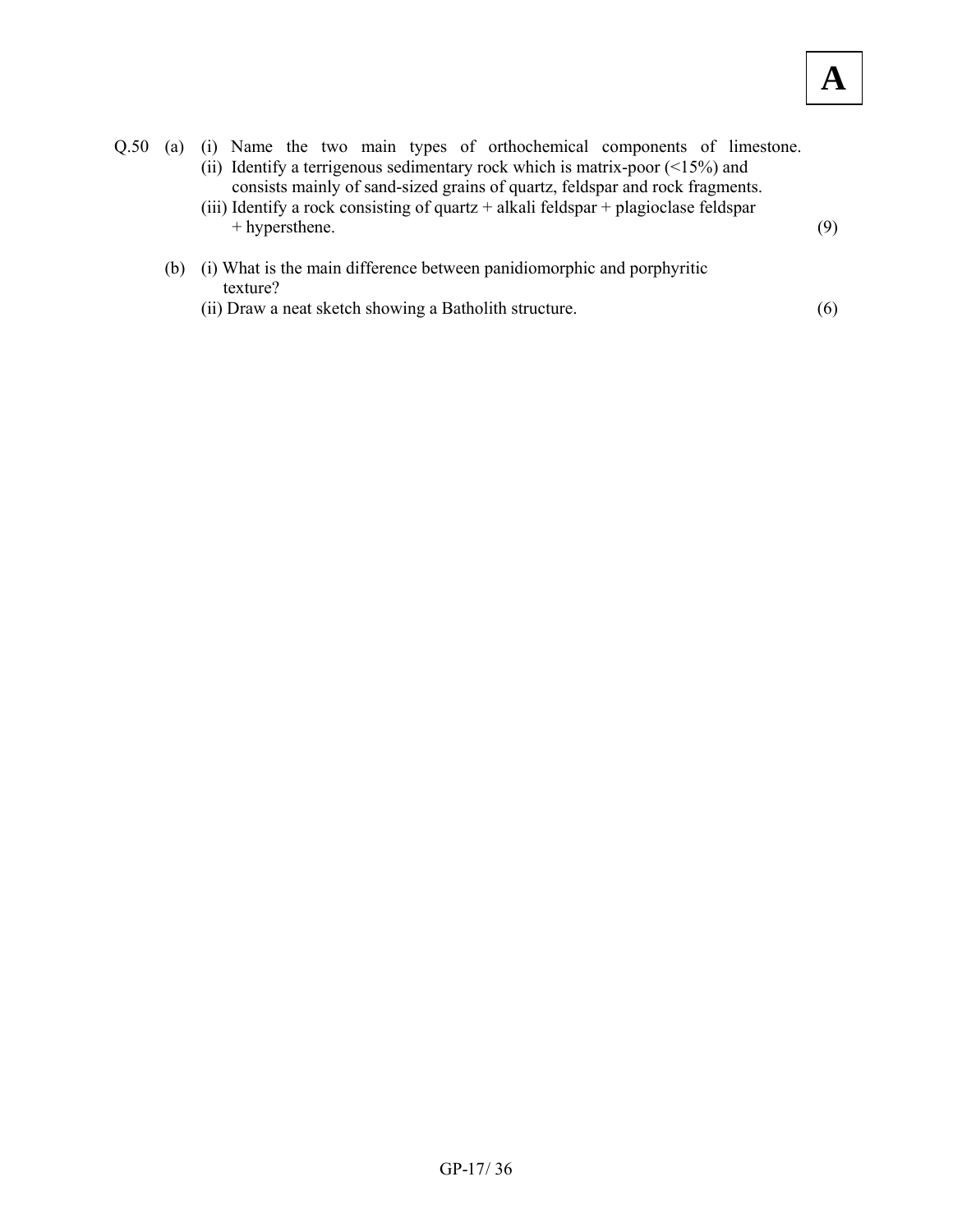| Q.51 | (a) | (i) What is a Similar fold? Give a supporting sketch.<br>(ii) Draw a block diagram showing a dipping bed affected by dextral strike-slip<br>fault.                                         |     |
|------|-----|--------------------------------------------------------------------------------------------------------------------------------------------------------------------------------------------|-----|
|      |     | (iii) What is the difference between Intersection and Crenulation lineation?                                                                                                               | 9)  |
|      | (b) | (i) Explain the difference between Disconformity and Nonconformity.<br>(ii) Show the outcrop pattern of two thin beds, one vertical and another<br>horizontal, on a contour map of a hill. | (6) |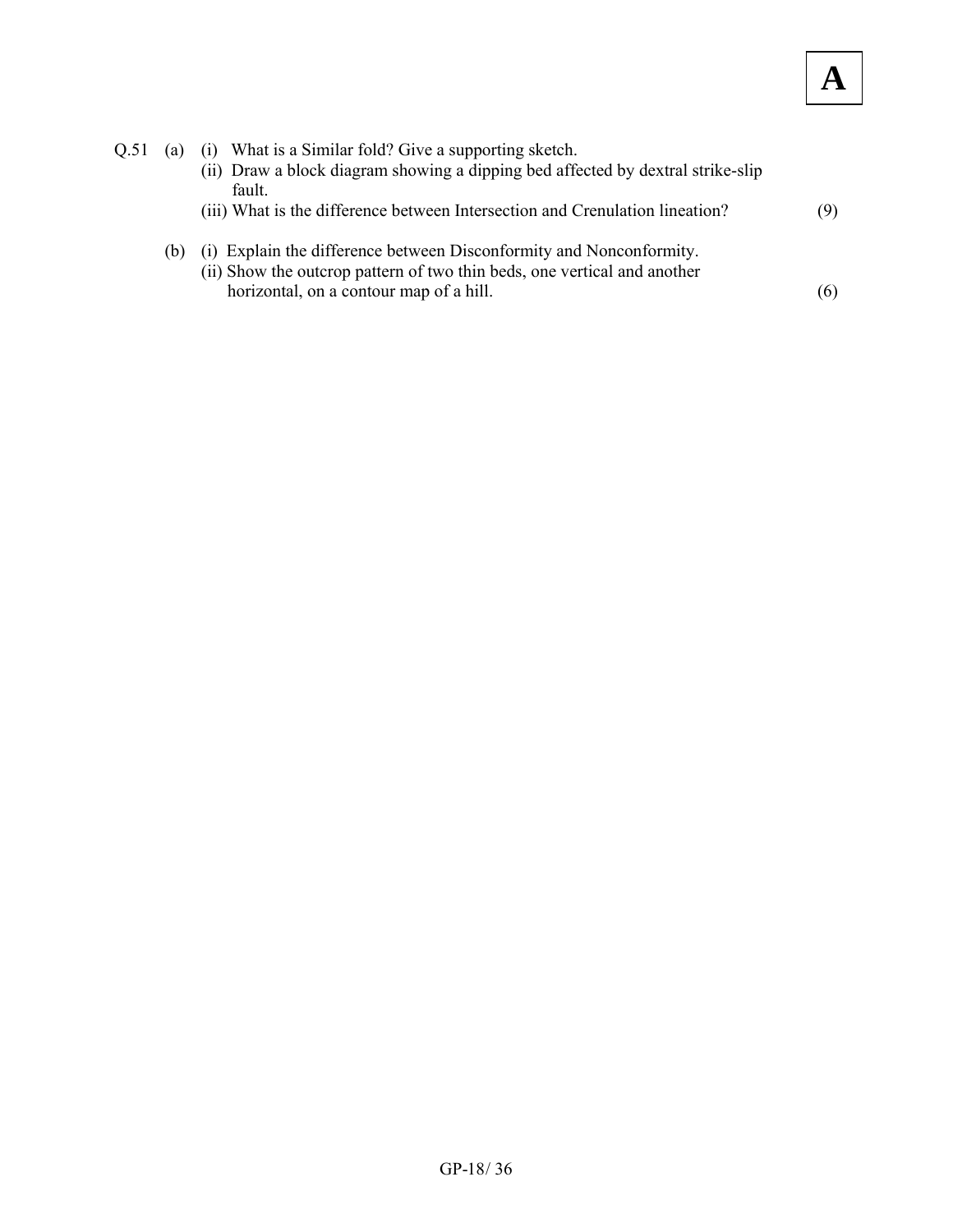- Q.52 (a) (i) What are Early Magmatic Segregation ore deposits? Give a suitable example. (ii) Draw a neat sketch showing Comb Structure formed by hydrothermal open space filling. (iii) What is the most important source rock for diamond and what is its common mode of occurrence? (9) (b) (i) Name a sedimentary basin of India which is exploited for both petroleum and coal
	- (lignite) resources.
		- (ii) What is the most important characteristic of an aquifer?  $(6)$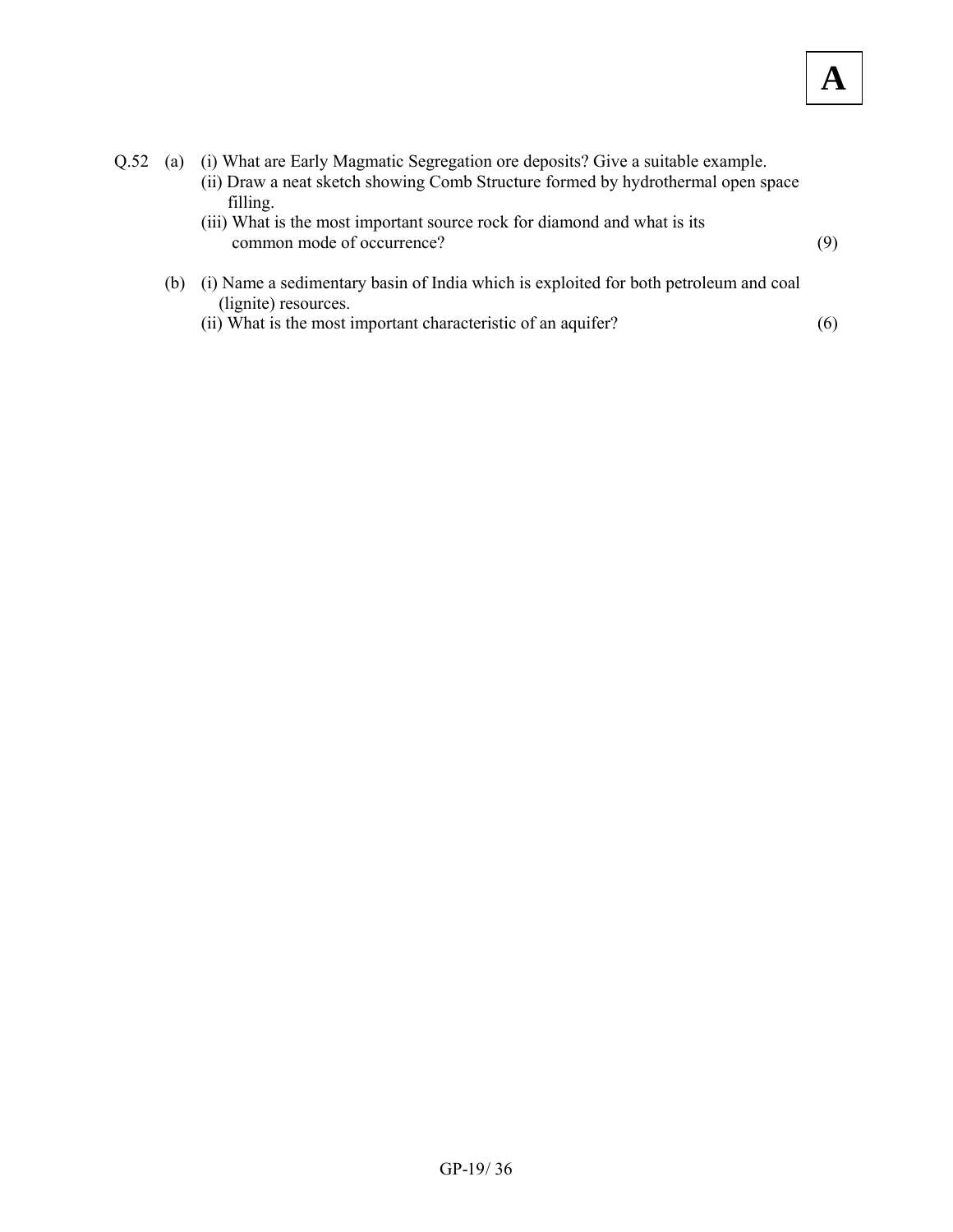#### **PHYSICS SECTION**

- Q.53 Two particles (A & B) of charges  $+3.0 \times 10^{-9}$ C and  $+6.0 \times 10^{-9}$ C are kept fixed at a distance of *3 cm* in the horizontal plane. Another particle 'P' of charge  $(-)3.0 \times 10^{-9}C$ and mass  $6.48 \times 10^{-9}$  Kg is released from the rest at the middle of the line joining A and B.
	- (a) Calculate the potential at the mid point of  $\overline{AB}$ . (6)
	- (b) What is the speed of the particle 'P' after moving a distance of 1 cm? (Given:  $\frac{1}{4}$  = 9.0 × 10<sup>9</sup> Nm<sup>2</sup>/C<sup>2</sup> 0  $\frac{1}{2}$  = 9.0 × 10 4  $\frac{1}{\pi \epsilon_0}$  = 9.0 × 10<sup>9</sup> Nm<sup>2</sup>/C<sup>2</sup>) (9)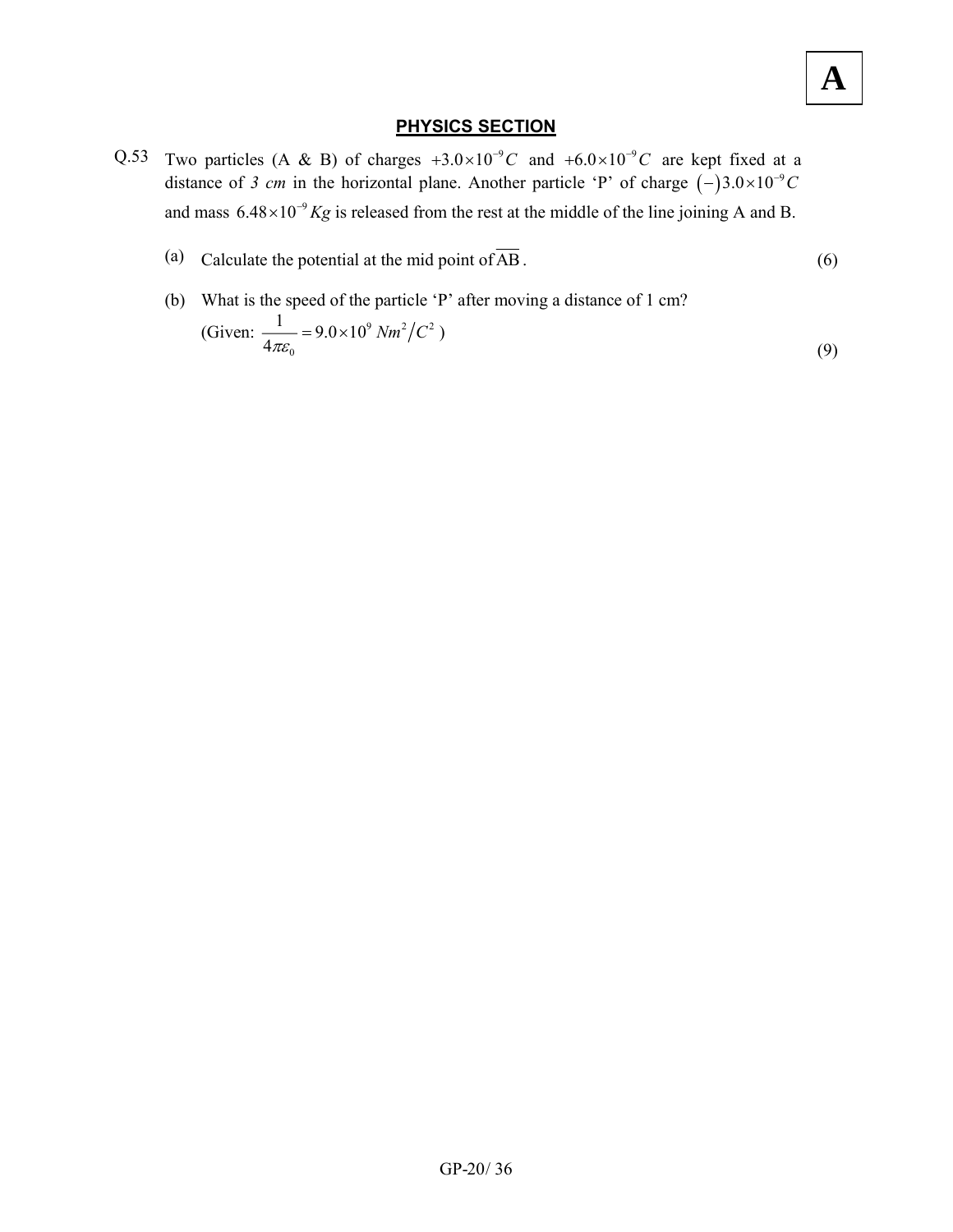|     | Q.54 A series electrical circuit consists of a resistance $1 K\Omega$ , an inductance 0.4 mH, a |     |
|-----|-------------------------------------------------------------------------------------------------|-----|
|     | capacitance 100 $pF$ and an alternating voltage source of 2 V.                                  |     |
|     | (a) Calculate the resonance frequency and the rms current at resonance of the circuit.          | (9) |
|     |                                                                                                 |     |
| (h) | What is the rms voltage across each circuit element at resonance?                               | (6) |
|     |                                                                                                 |     |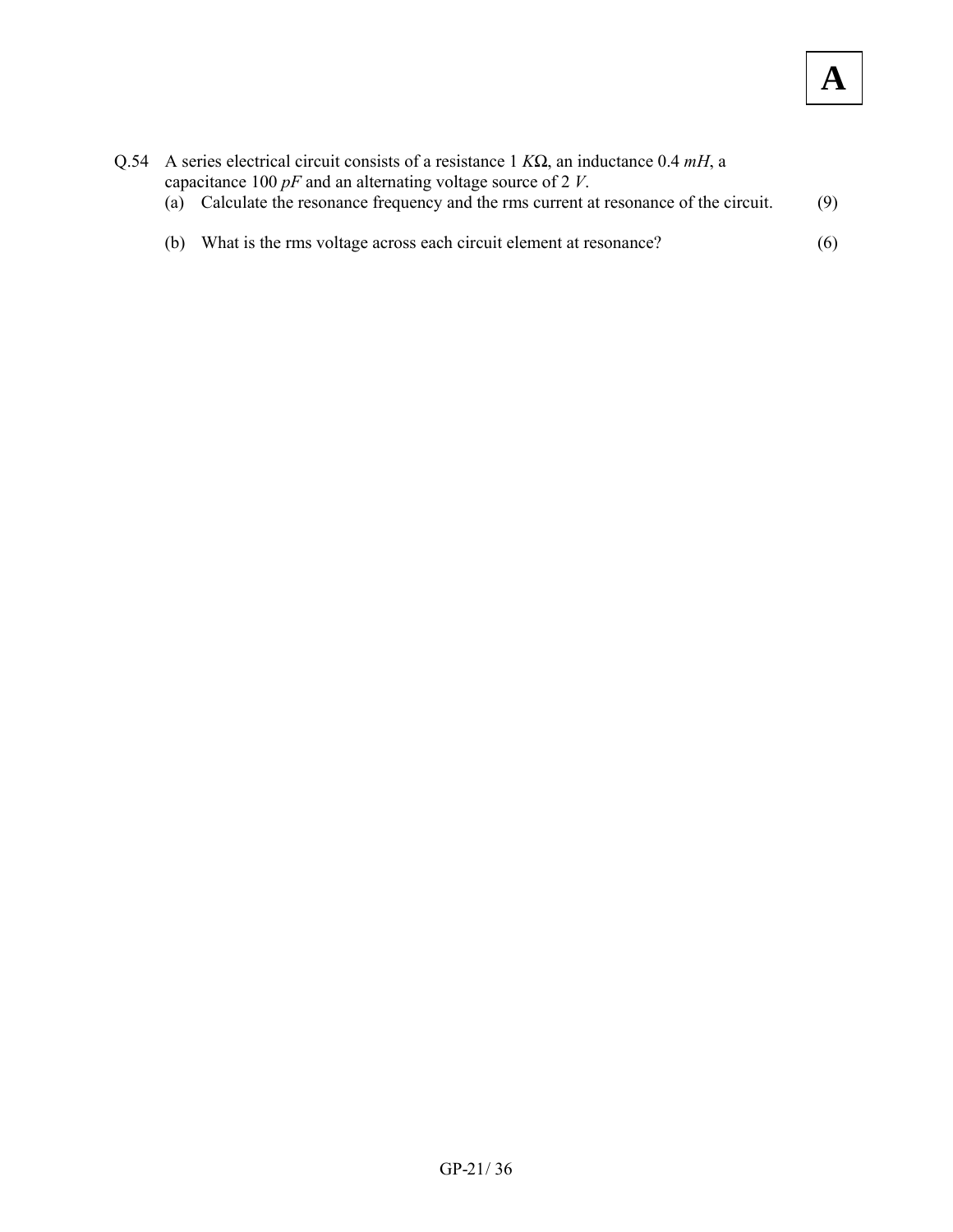- Q.55 A diffraction grating is to be designed, which will disperse the first order spectrum  $(\lambda_2 - \lambda_1 = \Delta \lambda)$  through an angular range of  $\Delta \theta$ .
	- (a) Prove that the number of slits per unit length (*m*) for the grating should be

$$
m = \frac{1}{\sqrt{\lambda_1^2 + (\lambda_2 \csc \Delta \theta - \lambda_1 \cot \Delta \theta)^2}}
$$
(9)

 (b) Determine the condition for which the second order spectra does not overlap with the first order. (6)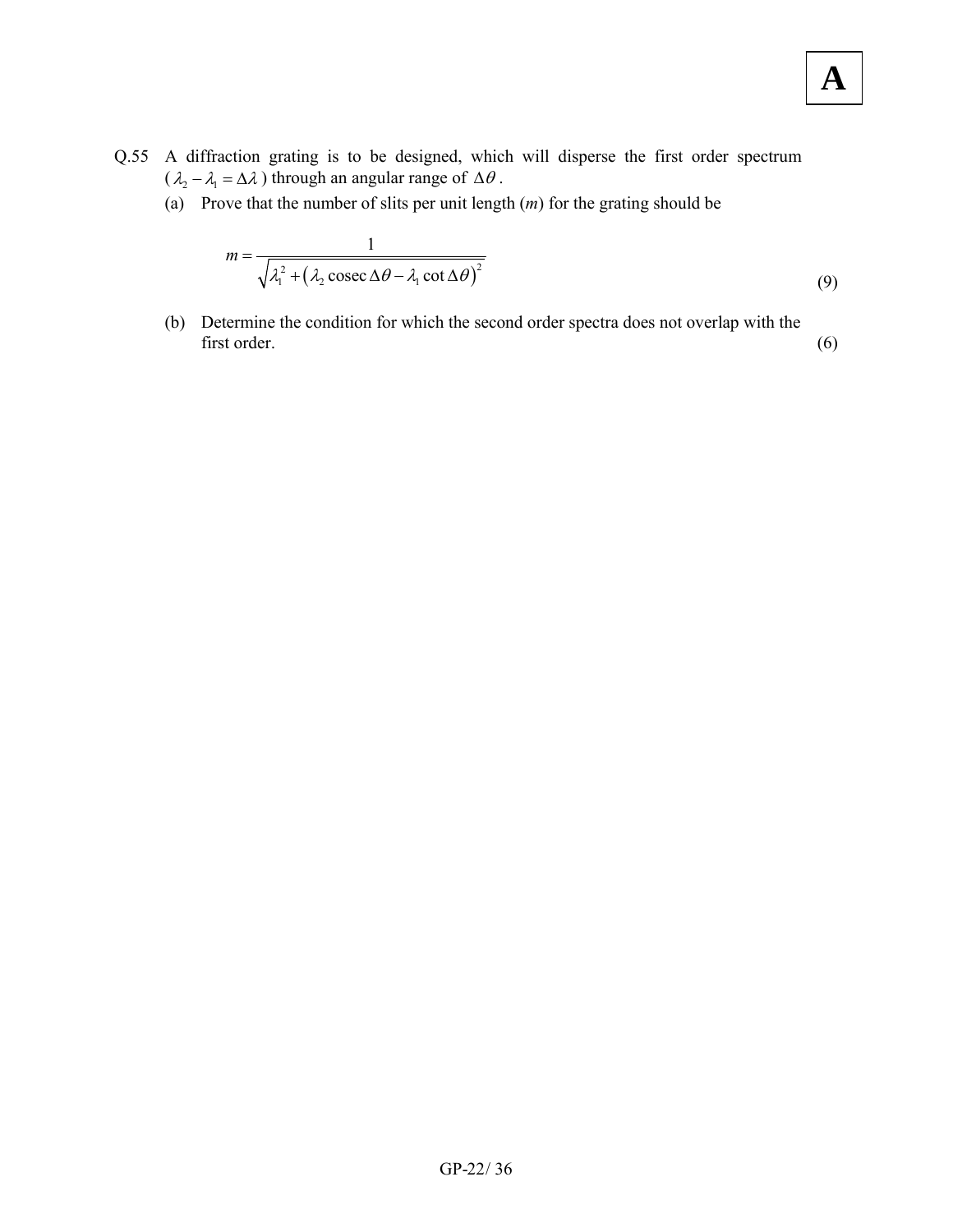- Q.56 A straight pipe with a diameter of 1 *cm* and a length of 50 *m* carries oil of density  $\rho = 930$ *Kg/m<sup>3</sup>* and a viscosity coefficient of 0.12 *Pa.s*. The discharge rate is 0.80 *Kg/s* at atmospheric pressure.
	- (a) Find the gauge pressure at the pipe input.  $(6)$
	- (b) Determine the maximum stream velocity of the oil. (9)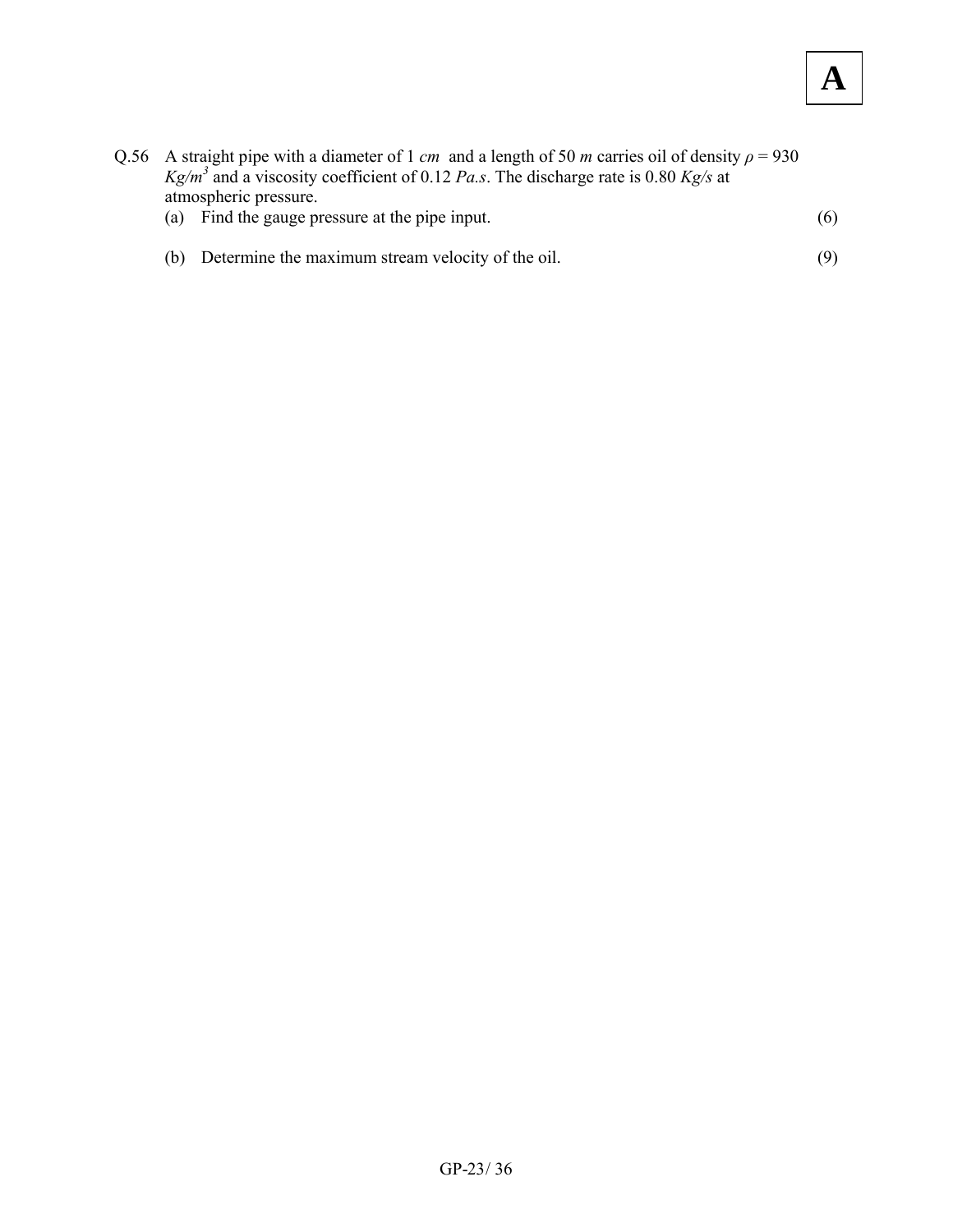- Q.57 (a) Write the van der Waals equation of state and explain the two main differences with the ideal gas equation. Obtain an expression for the work done in an isothermal process of a van der Waals gas. (9)
	- (b) Using the van der Waals equation, show that the volume at the critical point is  $V_c = 3nb$ , where '*b*' is the usual constant in the van der Waals equation and '*n*' is the number of moles of gas.  $(6)$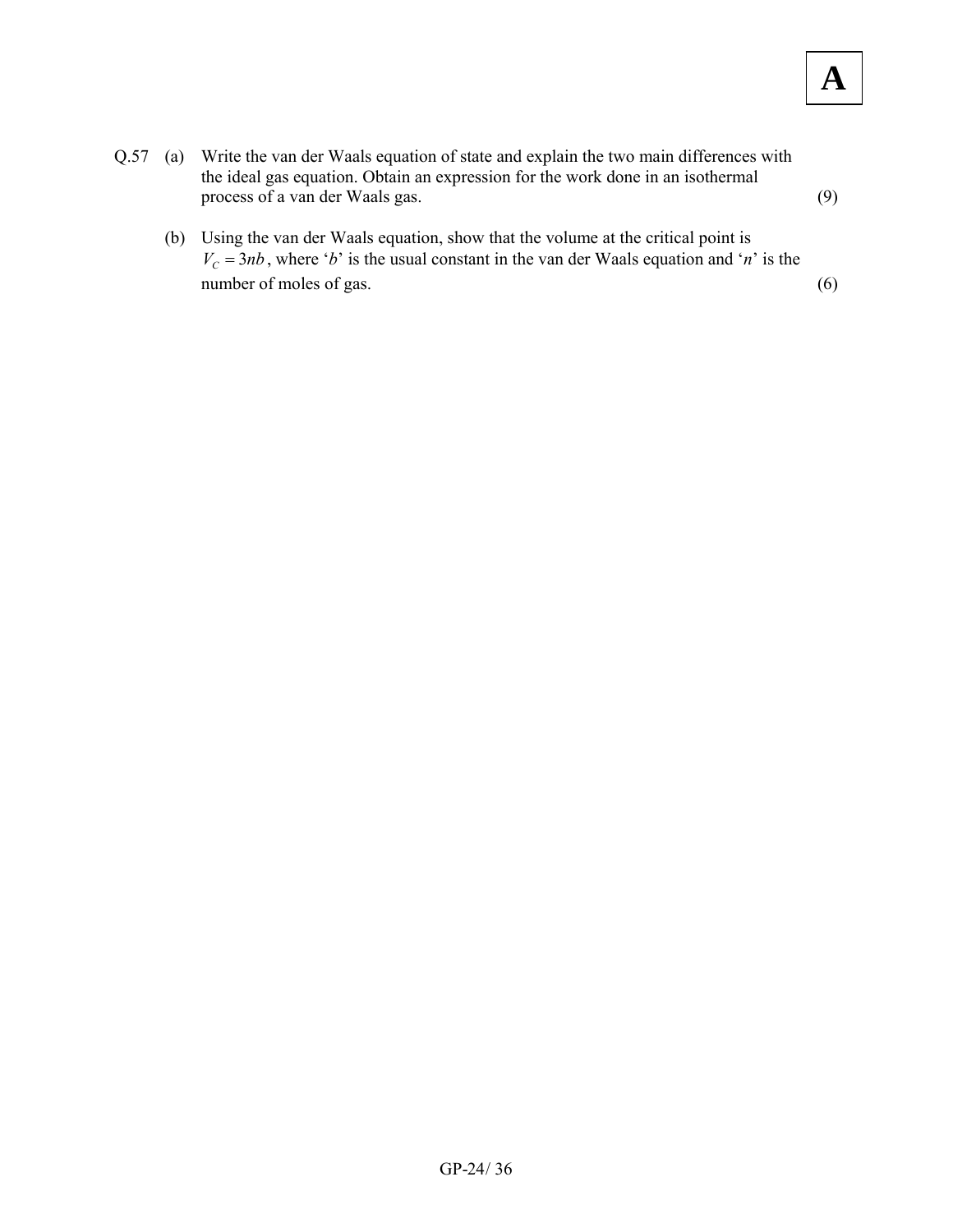- Q.58 (a) Show that the density of nuclear matter  $(\rho)$  is constant for all nuclei. If  $\rho = 2.3 \times 10^{17} Kg / m^3$ , calculate the mass of a nucleon. Given  $r_0 = 1.2 \times 10^{-15} m$ . (9)
	- (b) A gamma ray photon breaks a deuteron into a proton and a neutron (photo disintegration). Find the minimum possible energy of the gamma ray in MeV. Given  $m_H = 1.00785$  *amu*,  $m_n = 1.008665$  *amu* and  $m_D = 2.014102$  *amu*. (6)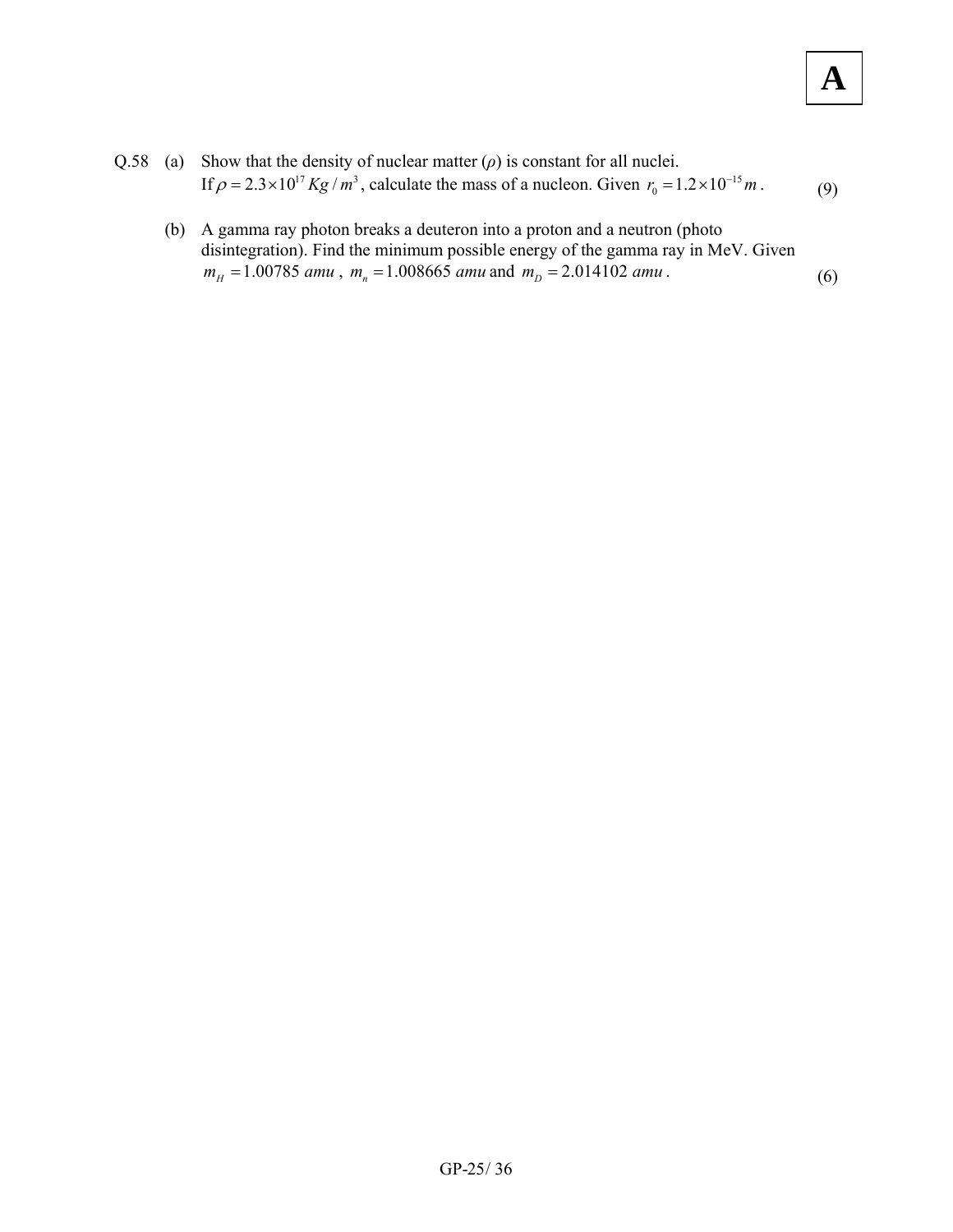



- (i) What is the energy needed to ionize an electron from its ground state and  $n = 2$  state?
- (ii) If an 18 eV photon is absorbed by the atom in its ground state, what will happen to the atom?
- (iii) Identify the transitions in the atom which fall in the visible spectrum of light and find its wavelength.
- (iv) If the photon emitted in  $n = 3$  to  $n = 2$  transition falls upon a metal and emits a photo electron of energy 0.5 eV, what is the work function of the metal?
- (v) Assuming that Bohr model is valid, what will be the ratio of the orbital radius of  $n=1$ , 2, 3 and 4 levels.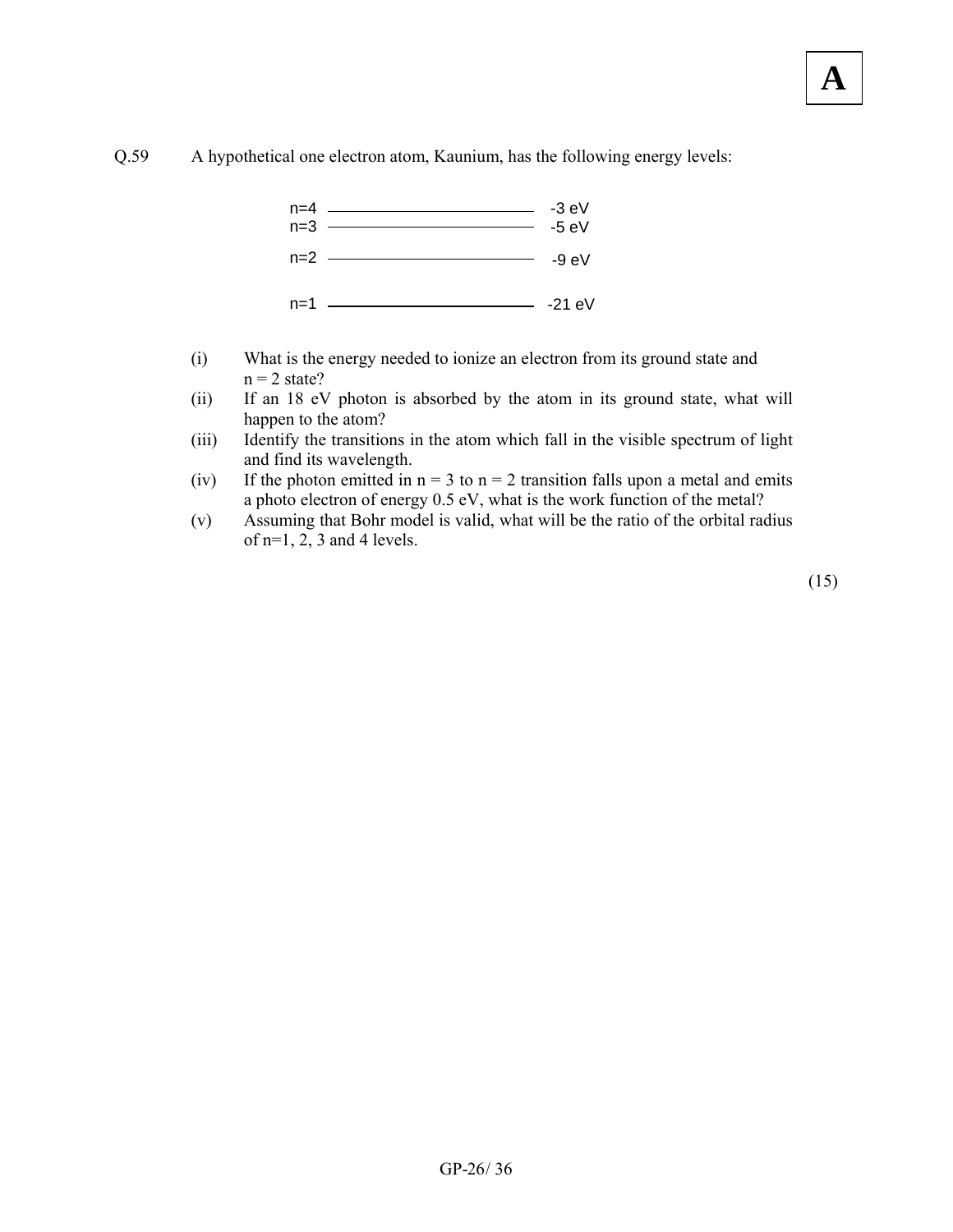### **MATHEMATICS SECTION**

Q.60 Find the eigenvalues and the eigenvectors of 
$$
A = \begin{pmatrix} 2 & -1 & 1 \\ -1 & 2 & 1 \\ 1 & 1 & 2 \end{pmatrix}
$$
. (15)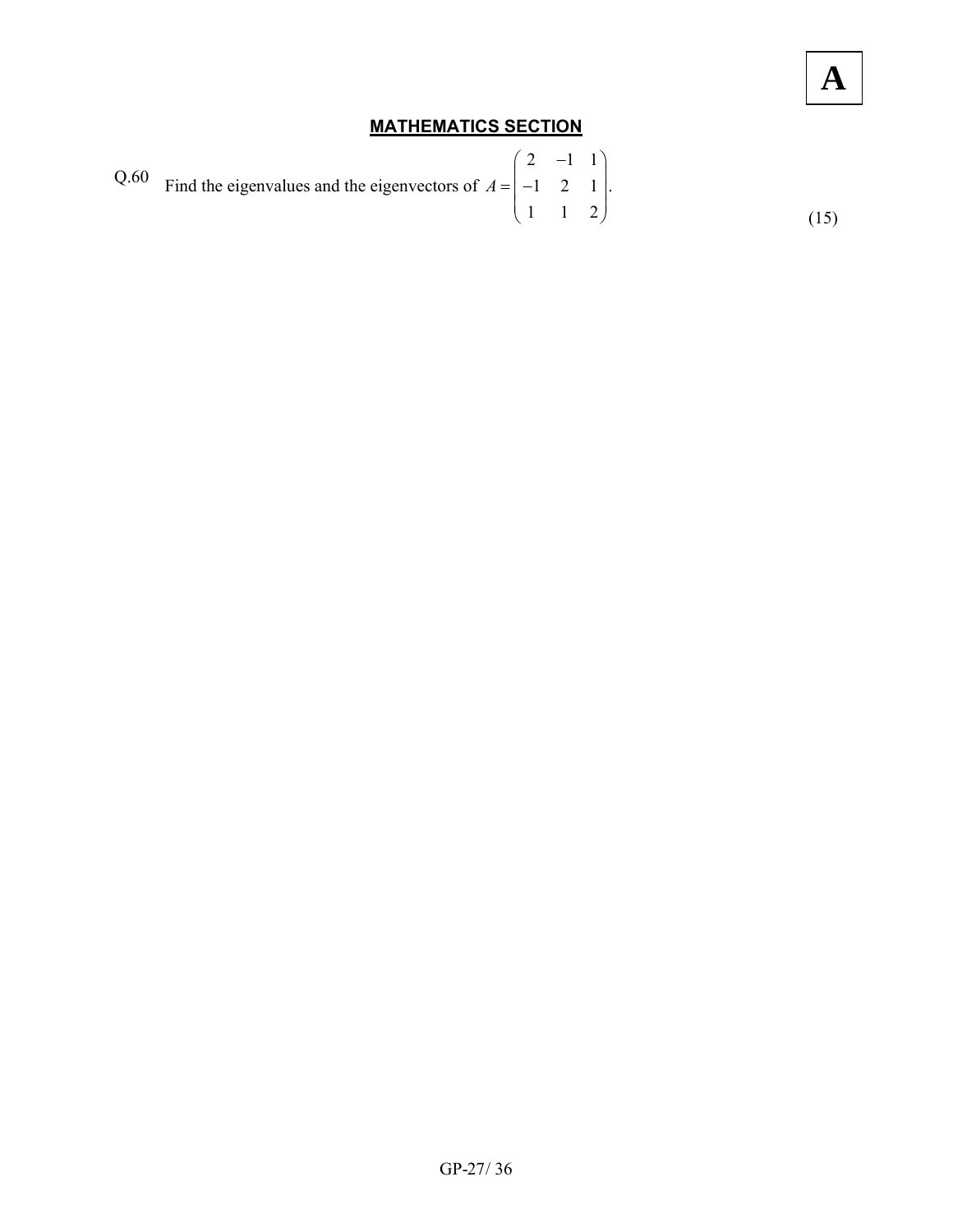Q.61 (a) Given  $p \ge 1$ , what are the maximum and minimum values of  $f(x) = \frac{(1+x)^p}{1+x^p}$  $f(x) = \frac{(1+x)}{1+x^p}$  $=\frac{(1+x)^p}{1+x^p}$  on  $[0,1]$ ? (9)

(b) Using part (a), show that for 
$$
a \ge 0, b \ge 0
$$
  
\n
$$
a^p + b^p \le (a+b)^p \le 2^{p-1}(a^p + b^p).
$$
\n(6)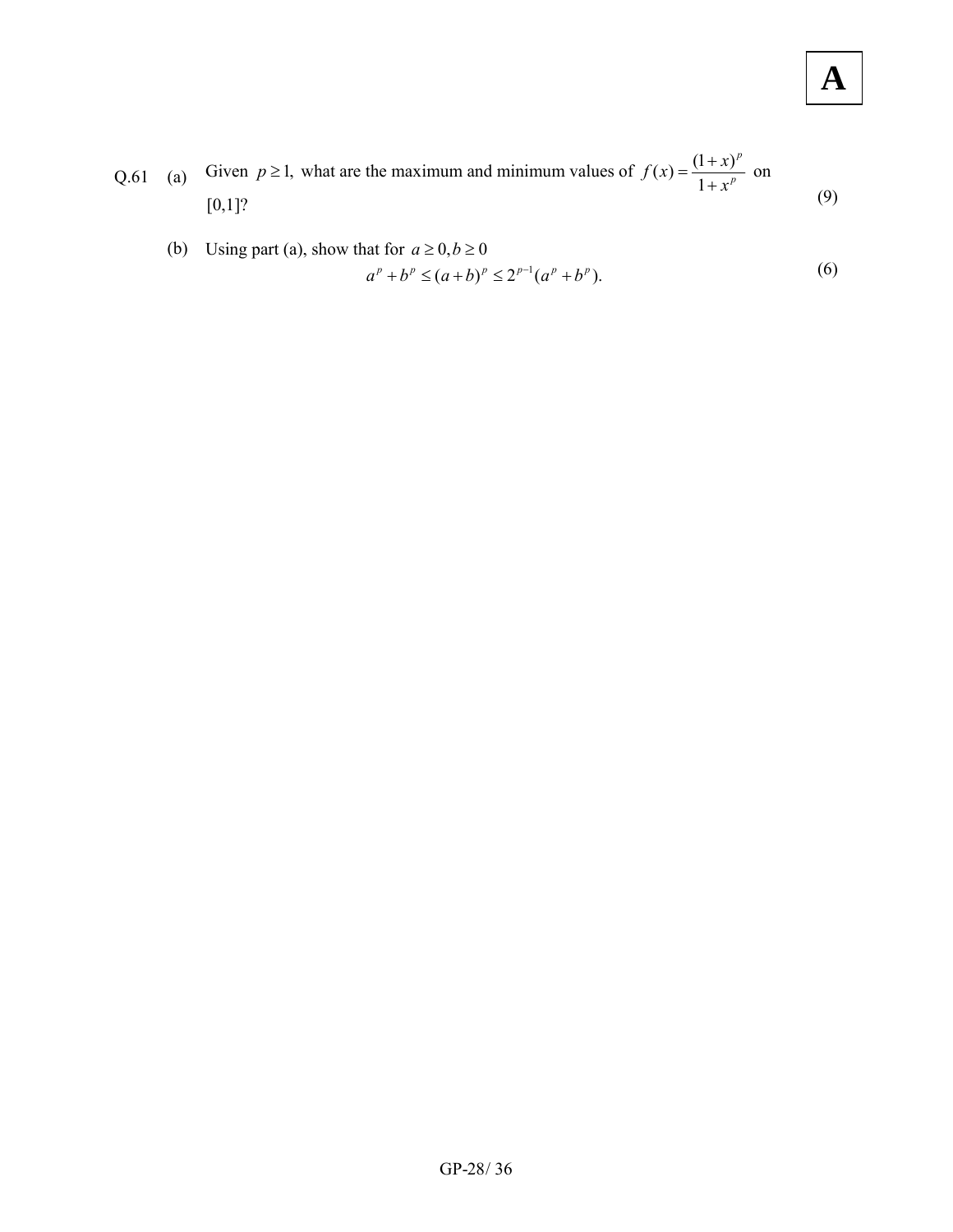- Q.62 (a) Find the differential equation of the one parameter family of curves which is orthogonal to the given one parameter family  $x^2 - y^2 + 1 = \lambda xy$ . Obtain the solution of that differential equation. (9)
	- (b) Obtain the general solution of the differential equation

$$
\frac{d^2y}{dx^2} - 4\frac{dy}{dx} + 4y = e^{2x}(\sin x + x)
$$
 (6)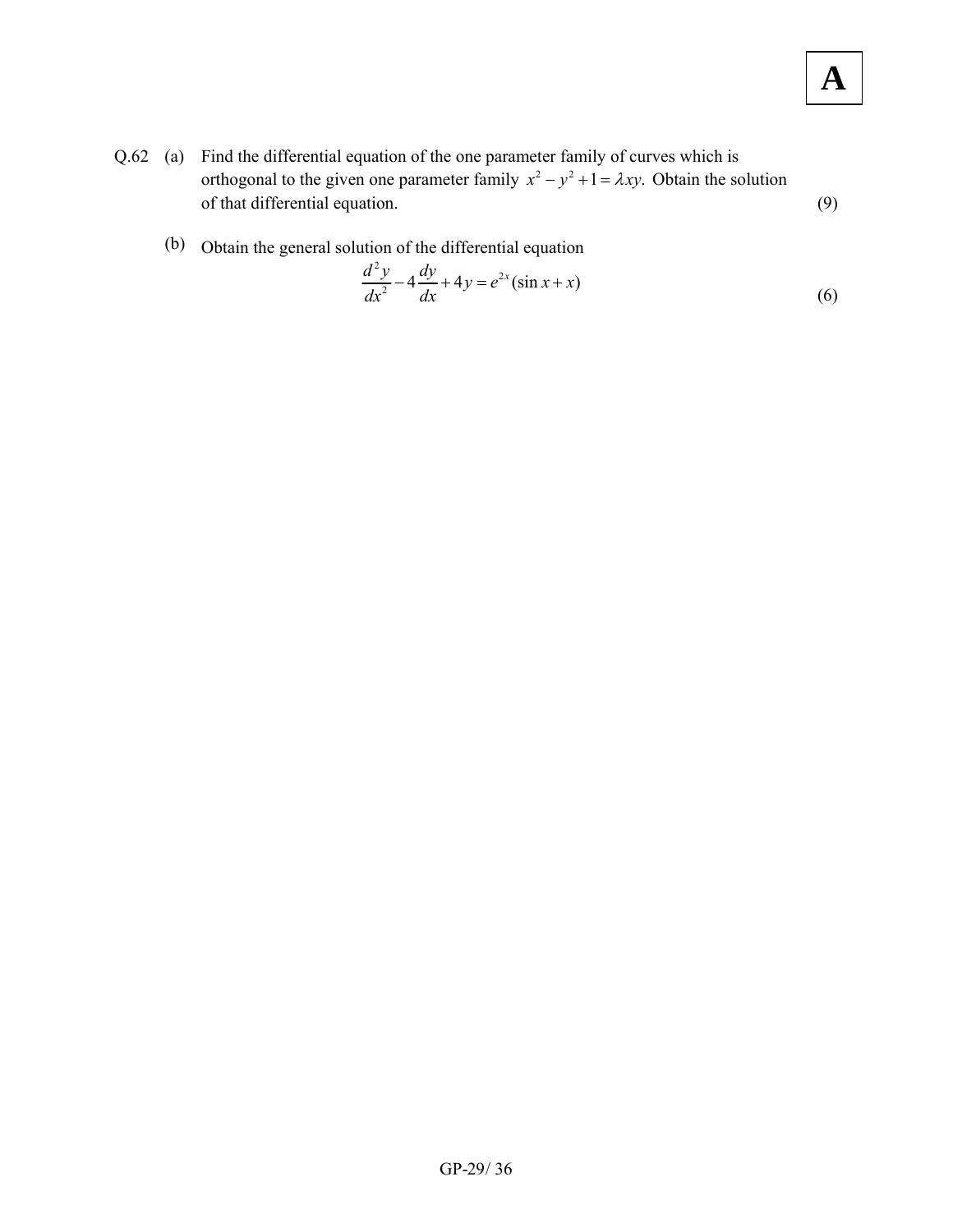Q.63 (a) Compute 
$$
\int_{1 \le x^2 + y^2 \le 4} \log(x^2 + y^2) dx dy
$$
. (9)

(b) Compute the partial derivatives of the function  $f : \mathbb{R} \times \mathbb{R} \to \mathbb{R}$  defined by

$$
f(x,y) = \begin{cases} 0 & \text{if } (x,y) = (0,0) \\ \frac{xy^2}{x^2 + y^4} & \text{otherwise.} \end{cases}
$$

Discuss the continuity of  $f$  at  $(0,0)$ . (6)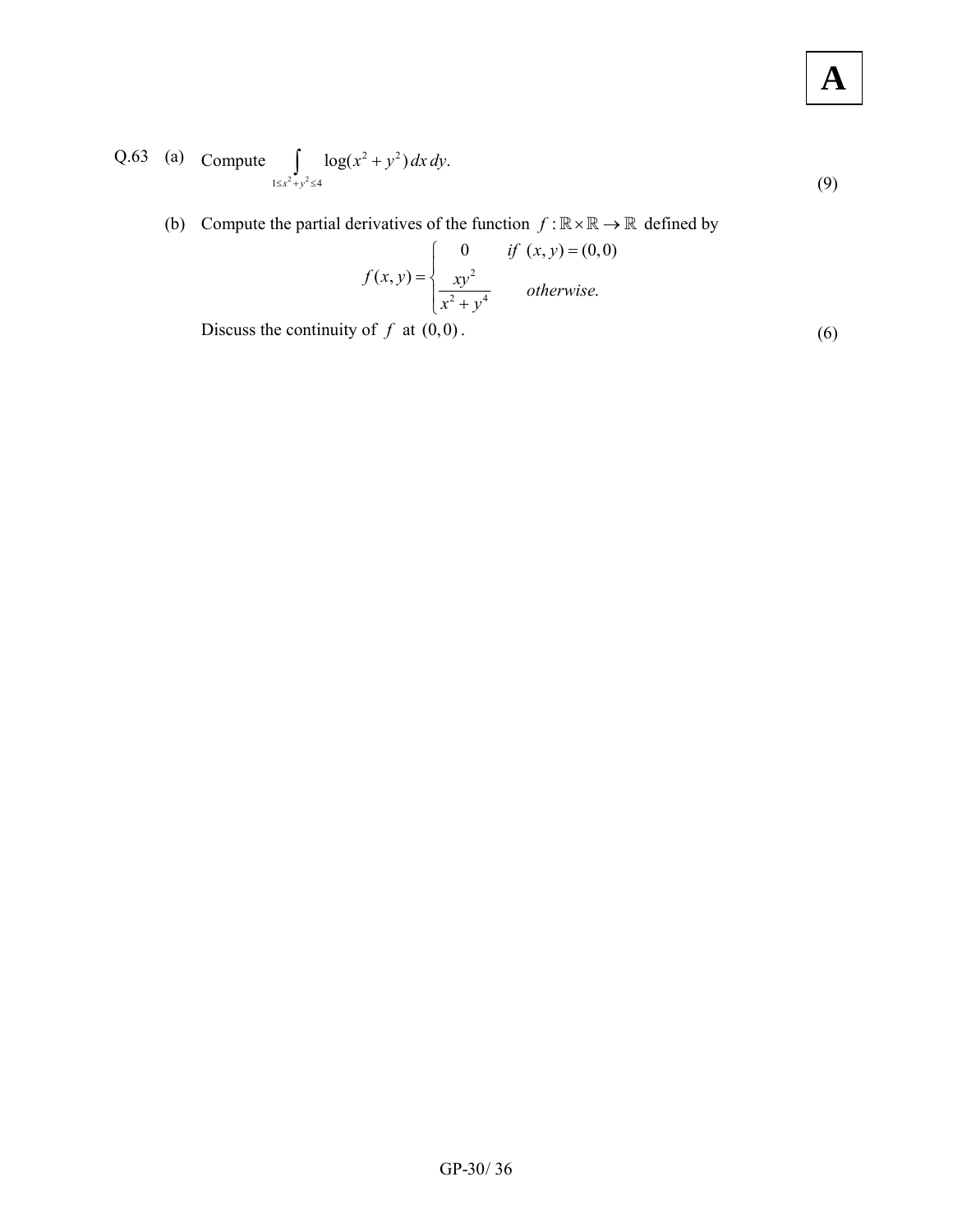its boundary. For the vector  
\n
$$
\overline{F} = (x^2 - y)\hat{i} + (y^2 z^3)\hat{j} + (y^3 z^2)\hat{k}
$$
\nevaluate the integral  $\oint_C \overline{F} \cdot d\overline{r}$  using the Stokes's theorem. (9)

(b) Find the value of the integral 
$$
\oint_C \frac{dz}{(z^2 + 9)^2}
$$
 around the circle  $C: |z + i| = 3$  in the positive sense in *z*-plane.  $(6)$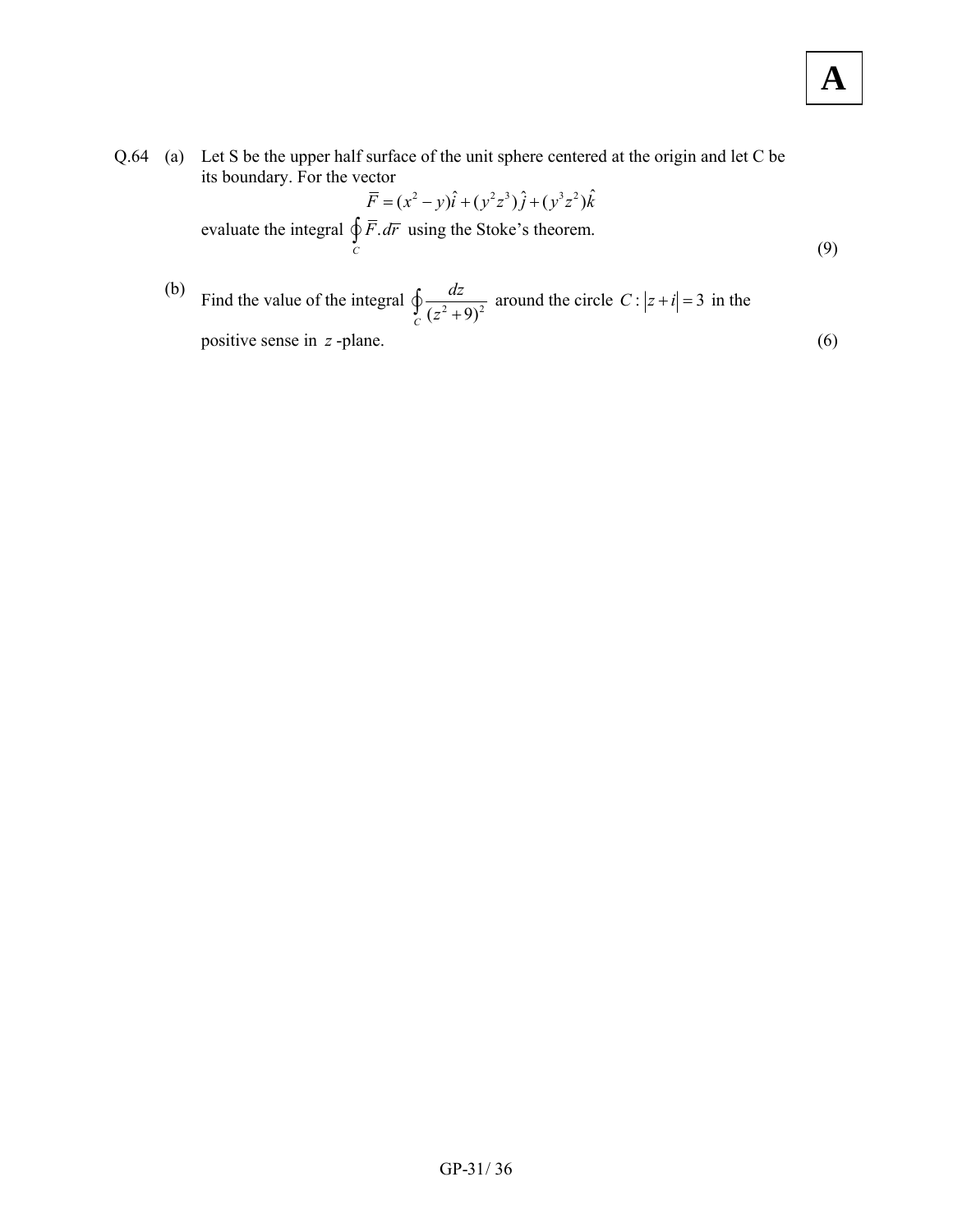Q.65 (a) A box contains 1000 wrist-watches. It was found that 200 defects were left in those watches. If one watch is taken randomly from the box, what is the probability that: (i) it has exactly 2 defects? (ii) it has 2 or more defects? Given:

| $-U_{\nu}$<br>- | $-$ | $-U_{\cdot \sim}$<br>$\overline{\phantom{0}}$<br>◡ | – |  |
|-----------------|-----|----------------------------------------------------|---|--|
|-----------------|-----|----------------------------------------------------|---|--|

**A**

 (b) A box contains 15 bolts and three of these bolts are defective. Two bolts are drawn randomly from the box. Find the probability function  $f(x)$  of the random variable *X*, which denotes the number of defective bolts in the sample with replacement. Also determine  $f(0)$ ,  $f(1)$  and  $f(2)$ .  $(6)$ 

 $GP-32/36$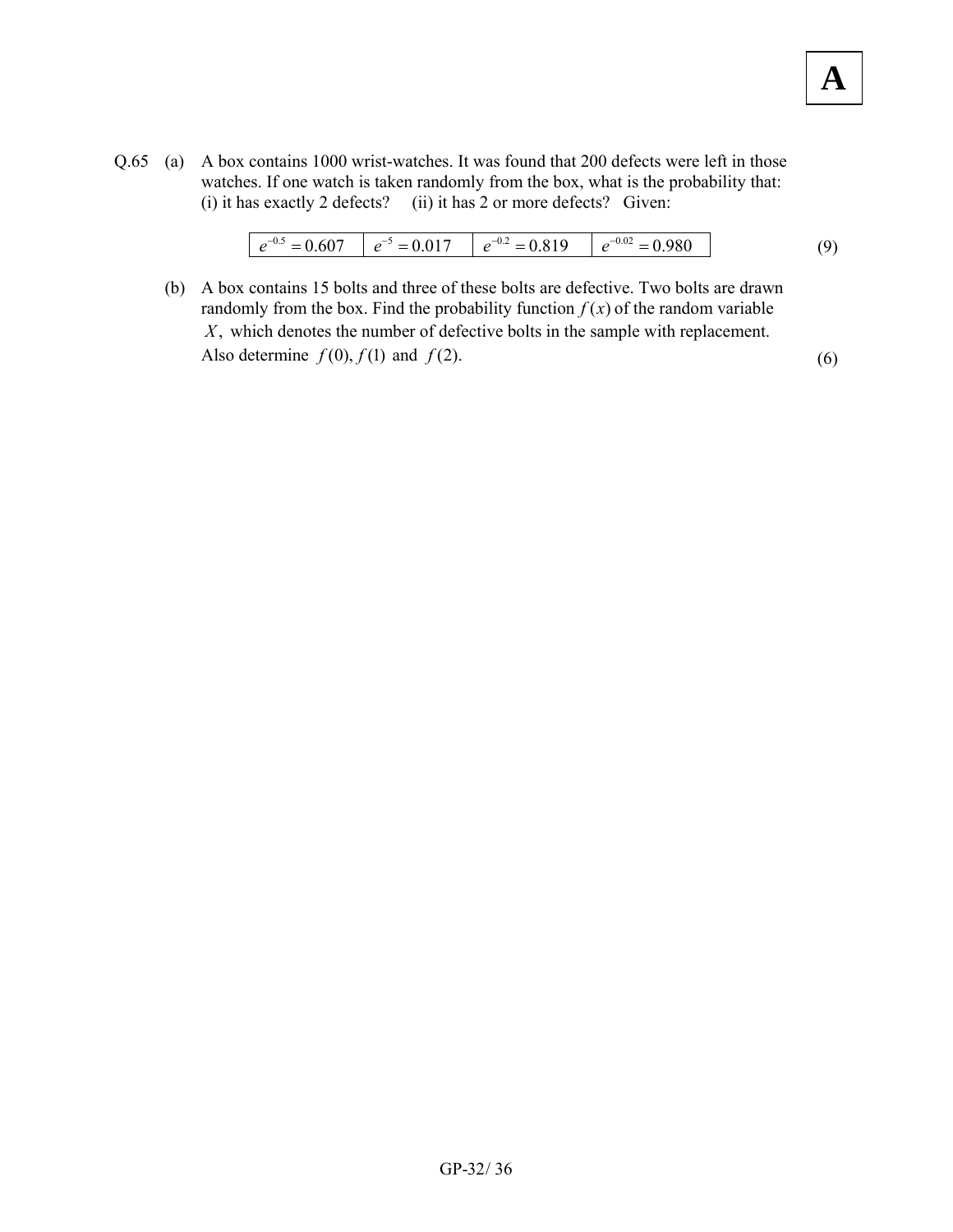Q.66 (a) Evaluate the integral 
$$
\int_{-1.5}^{0.5} \frac{dx}{|x|+1}
$$
 by the Simpson's 1/3-rule with  $h = 0.5$ . (9)

(b) Using the Stirling's formula, find  $f(3.5)$  from the following tabular values:

| $\bullet$<br>∼         | 2.v | <u>.</u> | $\Delta$   | v<br>. .              |  |
|------------------------|-----|----------|------------|-----------------------|--|
| $\bullet$<br>$\lambda$ |     | ں گ      | . .<br>v 1 | $1 \leftrightarrow 1$ |  |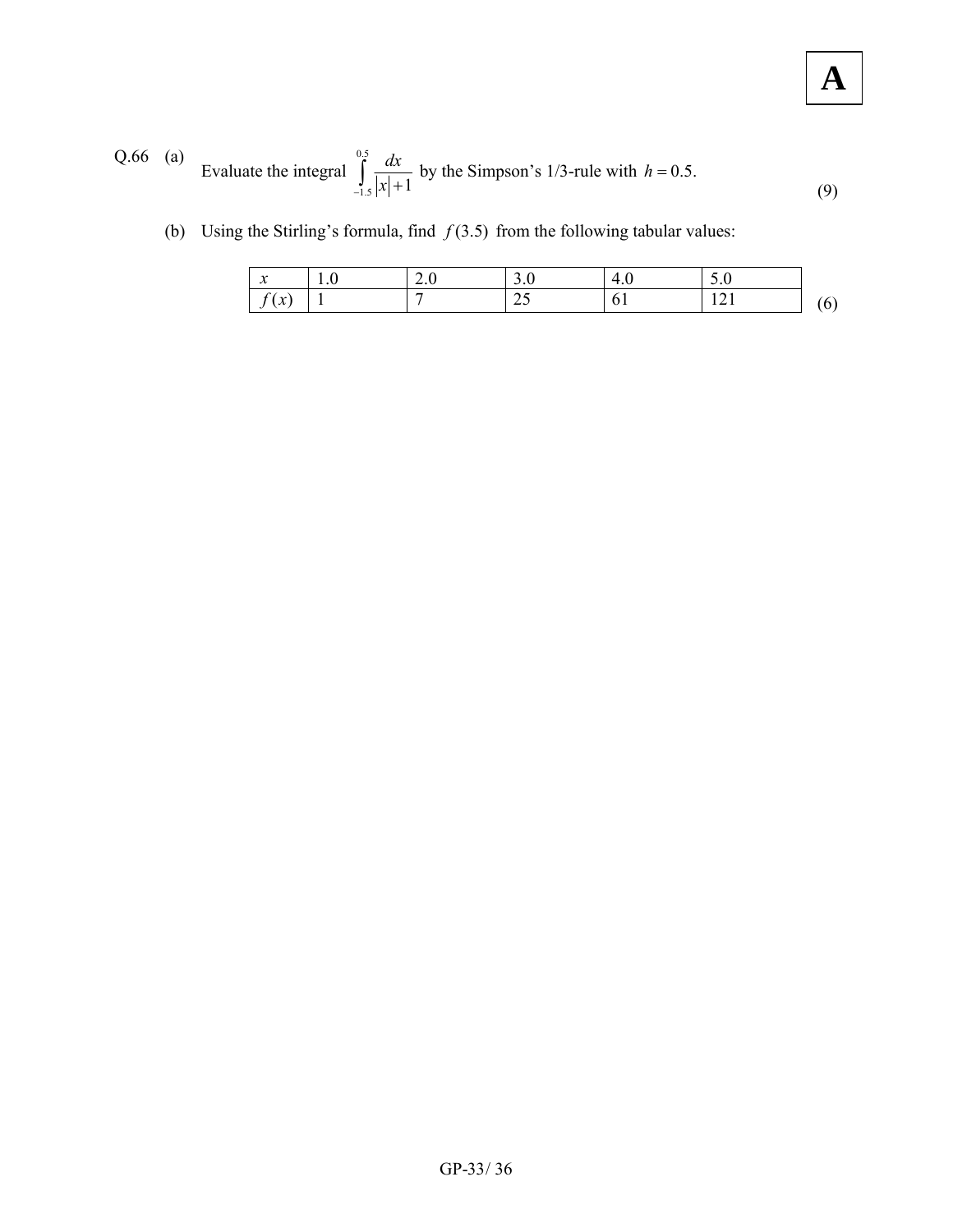**Space for rough work**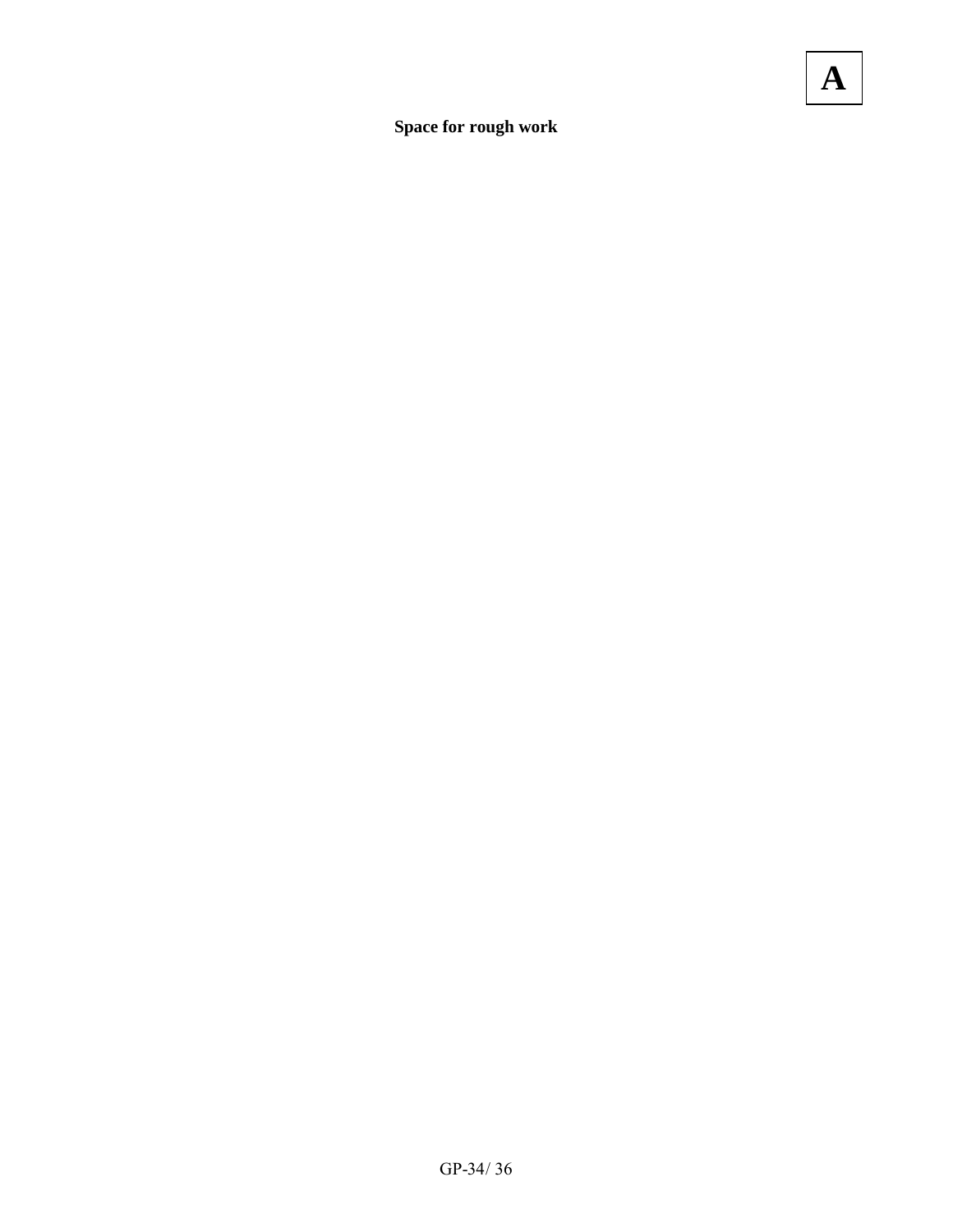**Space for rough work**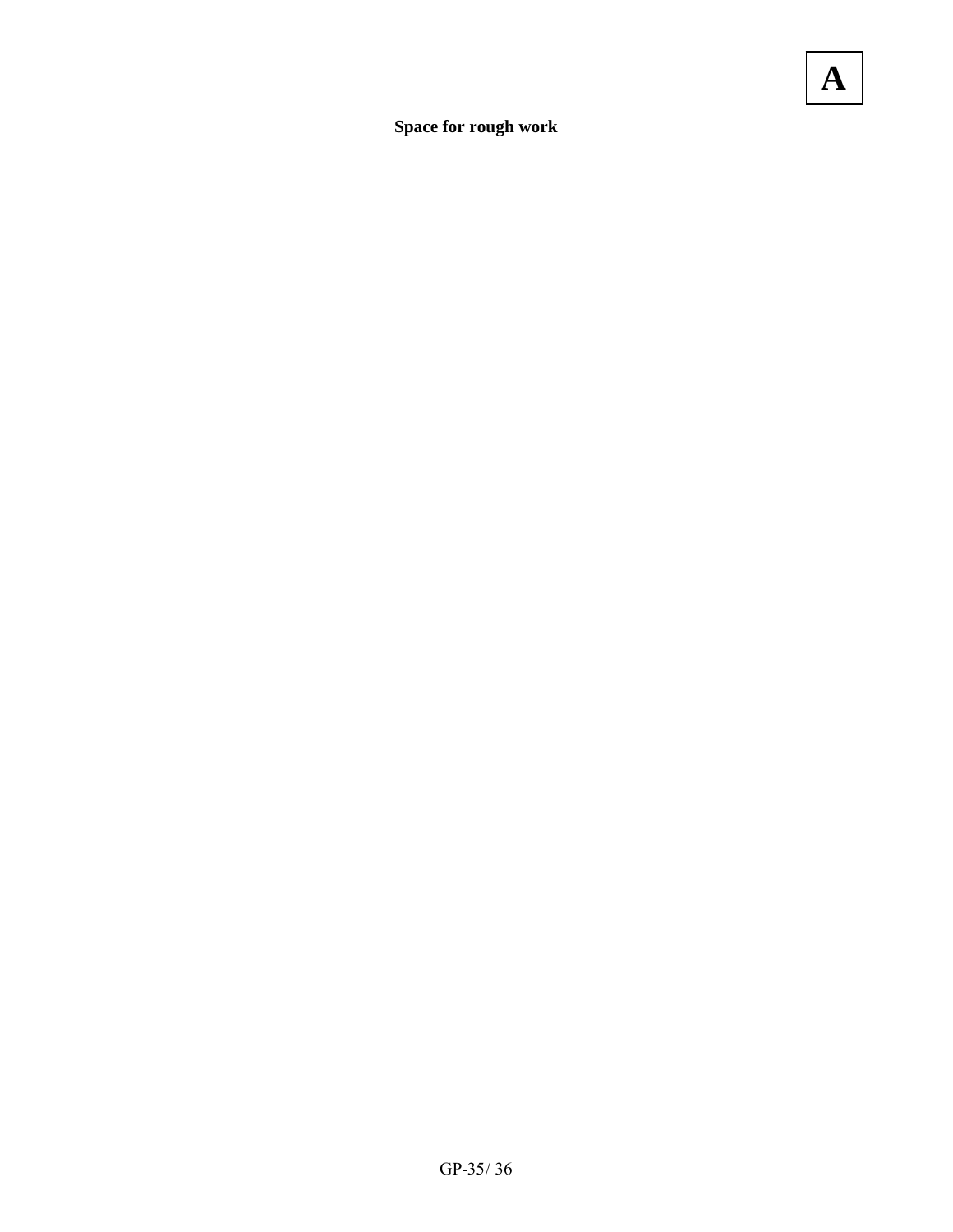**Space for rough work**